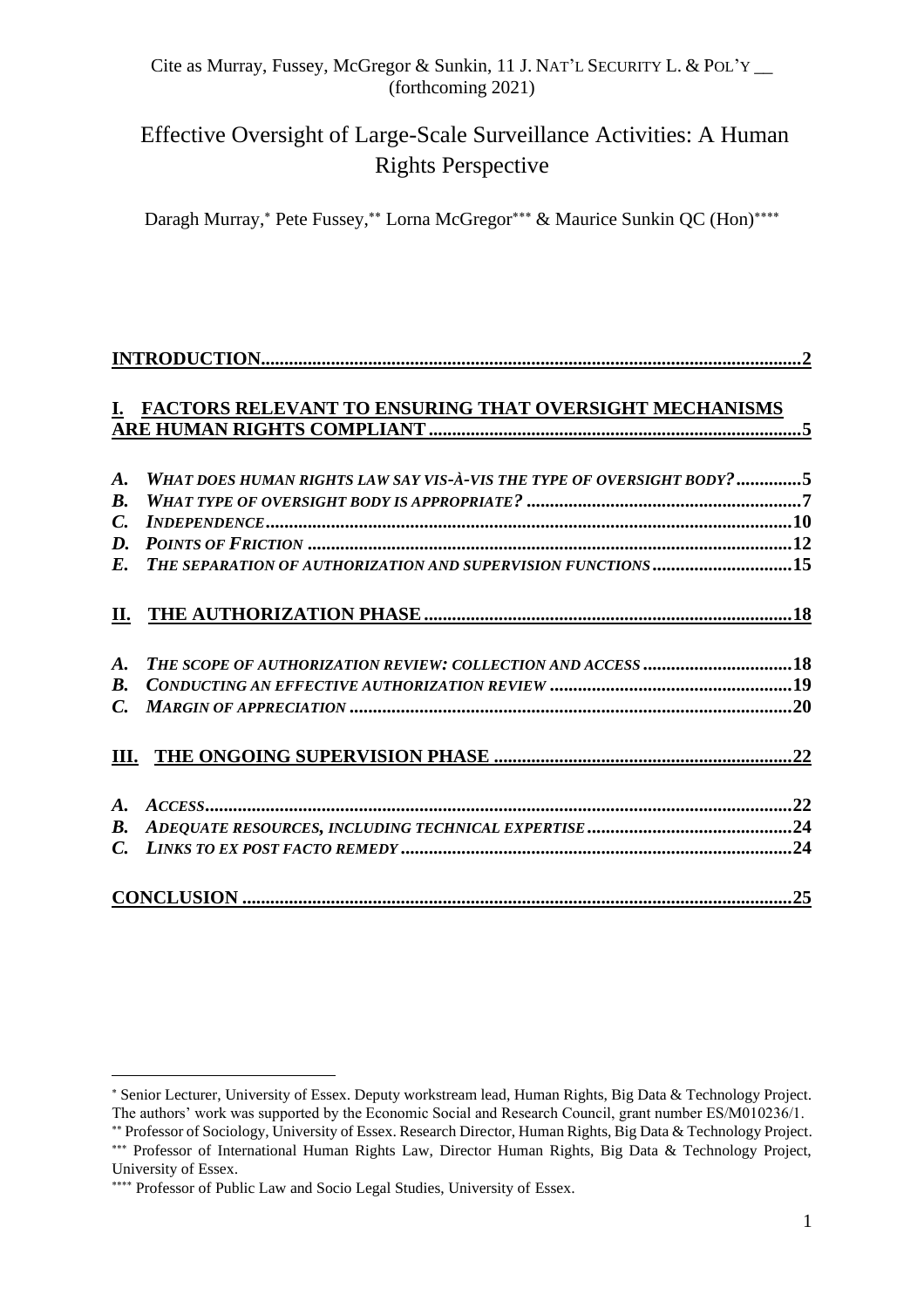#### **INTRODUCTION**

Today, state surveillance involves the large-scale monitoring, collection, and analysis of digital information. Recent exponential developments in this area have been facilitated by the transition from analogue to digital forms of communication, and technological innovations such as the use of machine learning and artificial intelligence techniques for the ordering, triaging, and analysis of data. This form of surveillance activity makes possible near-population level monitoring and is used, for example, to surface individuals of potential interest to intelligence analysts, to identify and uncover networks, or to create in-depth individual profiles.

To date, commentary on the legality and legitimacy of bulk surveillance regimes has focused on whether the routine surveillance of large numbers of individuals is permissible, in and of itself. However, in several recent cases, the European Court of Human Rights (ECtHR) has held that, in principle and subject to appropriate safeguards, bulk surveillance regimes *may* form a legitimate part of states' response to national security threats.<sup>1</sup> The significance of this is that courts will now have to undertake two tasks. First, to ensure human rights compliance, they must in each case continue to examine whether states' bulk surveillance activity is "in accordance with the law," whether it pursues a legitimate aim, and whether it can be considered necessary, or strictly necessary, in a democratic society.<sup>2</sup> Second, as part of the necessity test, they must now also examine whether an "effective" oversight mechanism has been established,<sup>3</sup> raising key questions as to the nature, composition and practice of such mechanisms. Identifying and understanding the – still developing – human rights law requirements with respect to how large-scale surveillance oversight mechanisms are established, and how they operate in practice, is the focus of this article.

The ECtHR has found that, if large-scale surveillance regimes are to exist, it is essential that "adequate and effective guarantees against abuse" $4 -$  such as an effective oversight mechanism<sup>5</sup> – are in place to ensure that any interference with human rights is limited to that which is necessary, or strictly necessary, "in a democratic society."<sup>6</sup> As such, ensuring "adequate and effective guarantees against abuse" requires clarity on the formal mandate and composition of an oversight mechanism, as well as an understanding of the measures necessary to deliver this mandate. The difficulty, however, is that the literature and case law provide very

<sup>1</sup> *See*, *e.g.*, Big Brother Watch v. United Kingdom, App. Nos. 58170/13, 62322/14, & 24960/15, ¶ 314 (Sept. 13, 2018), https://perma.cc/VQH5-D2DW; Centrum for Rättvisa v. Sweden, App. No. 35252/08, ¶ 104 (June 19, 2018), https://perma.cc/C3NV-48QM. The case of Big Brother Watch is currently pending before the Grand Chamber of the European Court, and so it is possible that certain conclusions as to the legitimacy of large-scale surveillance regimes, or aspects thereof, may be reconsidered.

<sup>&</sup>lt;sup>2</sup> The precise test is currently unclear. Typically, interferences with rights must be deemed 'necessary' in a democratic society. However, long standing case law indicates that large scale secret surveillance activity must pass a higher threshold of 'strict necessity.' *See, e.g*., Rotaru v. Romania, 2000-V Eur. Ct. H.R. 109, ¶ 47; Szabó v. Hungary, App. No. 37138/14, ¶ 54 (Jan. 12, 2016), https://perma.cc/UZK6-EAQA; c.f. *Big Brother Watch*, App. Nos. 58170/13, 62322/14, & 24960/15, ¶ 308 (referring only to a 'necessity' test).

<sup>3</sup> *See, e.g*., Zakharov v. Russia, App. No. 47143/06, ¶ 232 (Dec. 4, 2015), https://perma.cc/7MK4-LKXD; *Big Brother Watch*, App. Nos. 58170/13, 62322/14, & 24960/15, ¶ 387.

<sup>4</sup> *Rättvisa*, App. No. 35252/08, ¶ 104.

<sup>5</sup> *See*, *e.g.*, *Big Brother Watch*, App. Nos. 58170/13, 62322/14, & 24960/15, ¶ 318.

<sup>6</sup> *Rättvisa*, App. No. 35252/08, ¶ 104.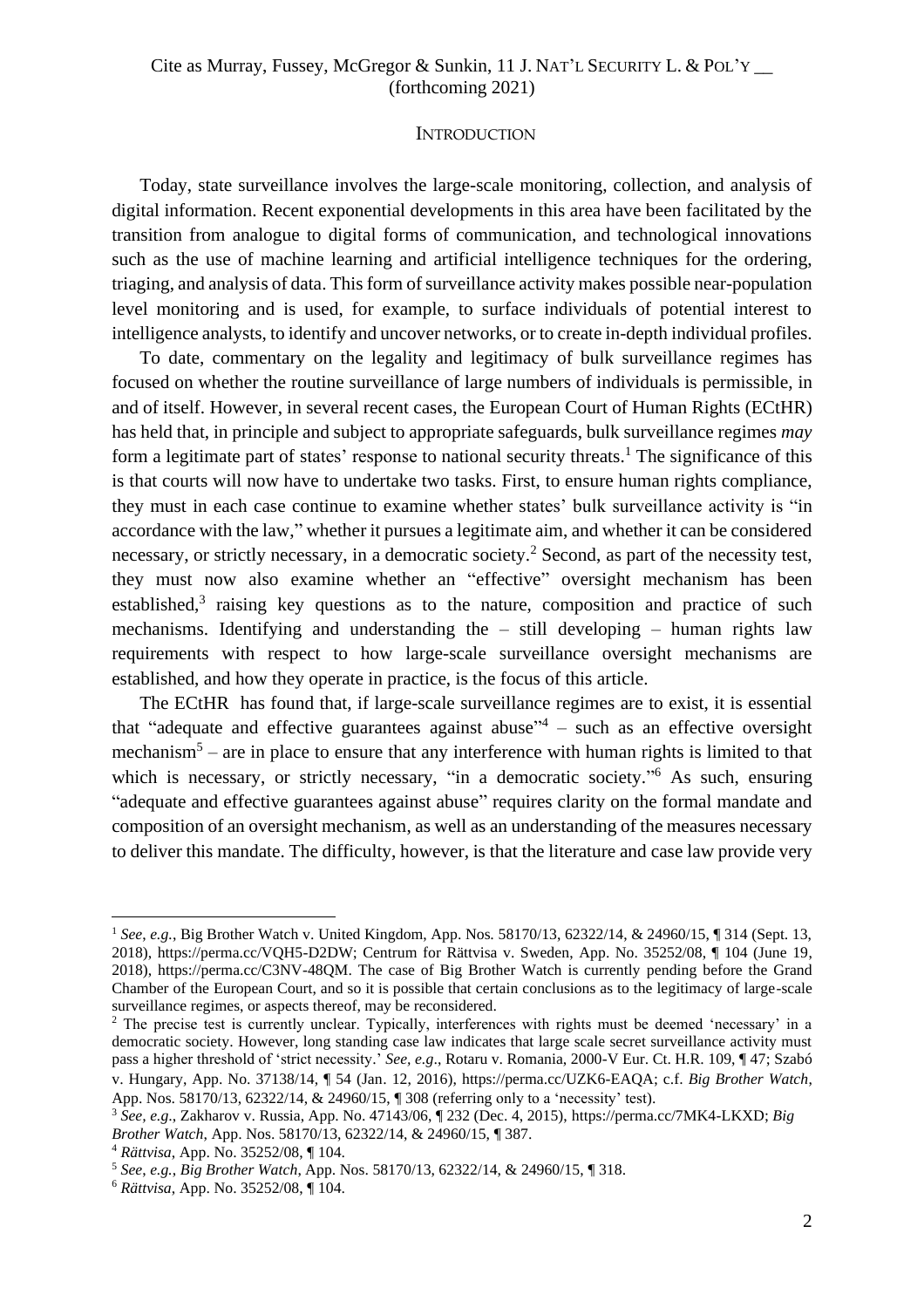little guidance on the nature of oversight bodies in general.<sup>7</sup> In particular, there has been insufficient analysis of central questions regarding the stages at which oversight takes place (that is, pre, during, or post-operation); how these stages of oversight relate to each other; and what is required to ensure that oversight mechanisms operate effectively and independently in practice. Nor has sufficient attention been given to the form the oversight mechanism should take, for example should it be a court, a judge-led process, or a body such as a parliamentary committee? As such, serious questions arise as to whether, and to what extent, it is possible to establish oversight mechanisms that meet the requirements of international human rights law.

This article seeks to make a key contribution to the literature on oversight generally and bulk surveillance specifically. It suggests elements that an oversight mechanism should incorporate to both ensure its compliance with international human rights law and to facilitate its effective operation in practice. Some of these, such as the need for independence, emerge clearly from the relevant case law. Others, such as the suggestion that judge-led bodies, but not courts, are best placed to conduct oversight, or that points of friction be built into the oversight process, are more contentious. It is these elements, and consideration as to how to ensure that oversight "works" in practice, that represent the added value of this article. The proposals presented here are based on an analysis of existing case law and academic discussion of surveillance oversight. They are also empirically informed by a series of workshops on surveillance oversight, which brought together intelligence oversight bodies, current and former intelligence actors, civil society, academics, and lawyers.<sup>8</sup>

Oversight mechanisms typically engage in activities such as reviewing or approving warrants, examining specific case files (potentially through random sampling), conducting thematic investigations, or monitoring specific surveillance operations. Oversight activity is roughly divided into three inter-dependent, but necessarily distinct, stages: authorization, ongoing supervision of surveillance activities, and ex post facto review.<sup>9</sup> This article addresses the first two elements of this process as they raise a number of novel and practice-oriented

<sup>7</sup> This article draws heavily on comparative literature and case law relevant to the operation of courts or commissions of inquiry addressing national security issues, such as the Foreign Intelligence Surveillance Act (or FISA) Courts in the United States, immigration tribunals in the United Kingdom, or the Arar commission in Canada. Academic commentary on surveillance oversight has steadily grown in the wake of Edward Snowden's revelations during June 2013. Variants of this literature have emphasized, among others, the broad drivers of collection of processes grouped together as 'surveillance policy,' *see* Arne Hintz & Lina Dencik, *The Politics of Surveillance Policy: UK Regulatory Dynamics after Snowden*, 5 INTERNET POL'Y REV., Sept. 2016, the legal landscape as it applies to authorising distinct surveillance practices, IAN BROWN, MORTON H. HALPERIN, BEN HAYES, BEN SCOTT & MATHIAS VERMEULEN, TOWARDS MULTILATERAL STANDARDS FOR SURVEILLANCE REFORM, OXFORD INTERNET INST. DISCUSSION PAPER (2015), specific surveillance tools, *see* Daniel Trottier, *Open Source Intelligence, Social Media and Law Enforcement: Visions, Constraints and Critiques*, 18 EUR. J. CULTURAL STUD. 530 (2015), and attention to varied stakeholders in the complex governance structures of surveillance oversight, *see* Hintz & Dencik, *supra* note 7. As the discussion below elaborates, gaps remain in two key areas: attention to post-authorisation practices and more detailed analysis of the delineation of oversight practices into specific tasks and phases.

<sup>8</sup> *See* HUM. RIGHTS, BIG DATA & TECH. PROJECT, *Investigating How Intelligence Oversight Techniques are Being Used and Their Utility in Protecting Human Rights* (Mar. 15, 2021), https://perma.cc/2ZHH-5DMA; INVESTIGATORY POWERS COMM'R'S OFF., *IPCO Collaboration with the University of Essex by Legal & Policy Team* (May 30, 2018), https://perma.cc/M4T4-CR35. Some of the authors have also engaged in a separate, closed workshop convened by the Five Eyes Oversight Mechanisms.

<sup>9</sup> *See, e.g.*, Zakharov v. Russia, App. No. 47143/06, ¶ 233 (Dec. 4, 2015), https://perma.cc/7MK4-LKXD. Ex post facto review is the review conducted after the surveillance operation has terminated and may/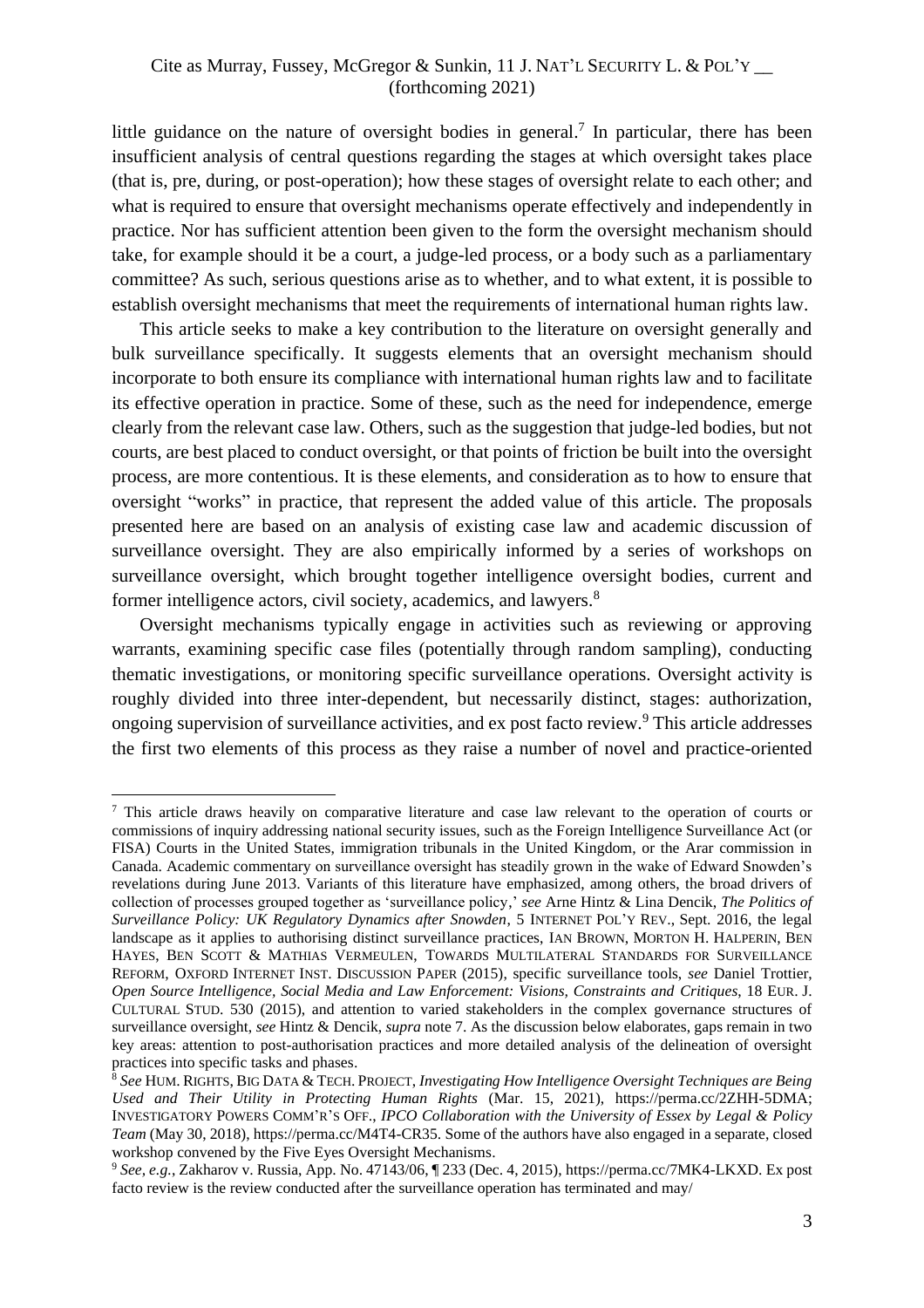issues in a bulk surveillance context. Ex post facto review – and in particular the provision of an effective remedy  $-$  is necessarily an essential component of any oversight regime,  $10$  but raises distinct issues beyond the scope of this paper, and is therefore only discussed in terms of its relationship to the ongoing supervision stage.

A number of different types of oversight mechanisms exist.<sup>11</sup> This article focuses on judgeled mechanisms with the authority to issue binding decisions. This focus is based on consistent ECtHR case law stating that "it is in principle desirable to entrust supervisory control to a judge, judicial control offering the best guarantee of independent, impartiality, and a proper procedure."<sup>12</sup> However, as discussed in Section  $I(A)$  below, the focus is not exclusively on judicial bodies (or courts) in the traditional sense, in recognition of the fact that judicial control is not necessarily sufficient of itself, and that "regard must be had to the actual operation of the system of interception, including the checks and balances on the exercise of power, and the existence or absence of any evidence of actual abuse."<sup>13</sup> The analysis draws from recent innovations in the U.K. regulatory landscape, most notably the establishment of the Investigatory Powers Commissioner's Office (IPCO), the U.K. body established to oversee large-scale covert surveillance activity by the Investigatory Powers Act 2016.<sup>14</sup> This is not to suggest that IPCO represents an "ideal" oversight body; a number of shortcomings are discussed below. Rather, this is a newly established oversight body which provides an appropriate reference point against which to test the human rights law requirements elaborated over the course of this article. Other non-judicial mechanisms, including parliamentary oversight committees, can play an important role, particularly in relation to public scrutiny and political supervision. However, these mechanisms are arguably most effective when established to complement judge-led mechanisms, rather than when acting as the exclusive form of oversight.<sup>15</sup>

Section I discusses general factors relevant to ensuring that oversight is human rights compliant. <sup>16</sup> It examines the form that a human rights compliant body could take; the importance of ensuring adversarial "points of friction" to protect against unwarranted deference to security agencies; the necessity of maintaining a bright line distinction between

<sup>&</sup>lt;sup>10</sup> For a good general discussion on this extremely important issue see, Zachary Goldman & Samuel Rascoff, GLOBAL INTELLIGENCE OVERSIGHT: GOVERNING SECURITY IN THE TWENTY-FIRST CENTURY (2016), in particular Part Two. The links between authorization and ongoing supervision, and ex-post facto review are discussed in Section III(C).

<sup>&</sup>lt;sup>11</sup> Examples include courts, parliamentary committees, watchdogs, and independent expert bodies. See EUR. UNION AGENCY FOR FUNDAMENTAL RTS., SURVEILLANCE BY INTELLIGENCE SERVICES: FUNDAMENTAL RIGHTS SAFEGUARDS AND REMEDIES IN THE EU, VOLUME II: FIELD PERSPECTIVES AND LEGAL UPDATE 63-72 (Oct. 20, 2017) [hereinafter FUNDAMENTAL RIGHTS], https://perma.cc/3ZJT-N96G.

<sup>12</sup> *See*, *e.g.*, Big Brother Watch and Others v. the United Kingdom, App. Nos. 58170/13, 62322/14, & 24960/15, ¶ 309 (Sept. 13, 2018), https://perma.cc/VQH5-D2DW.

<sup>13</sup> *See*, *e.g.*, *Big Brother Watch*, App. Nos. 58170/13, 62322/14, & 24960/15, ¶ 320.

<sup>&</sup>lt;sup>14</sup> This type of mechanism is, in principle, compatible with the oversight frameworks in place in a large number of jurisdictions, and so the discussion herein should be of broad relevance.

<sup>&</sup>lt;sup>15</sup> In particular, such bodies do not typically offer the judicial qualities that are a consistent feature of European Court of Human Rights case law and are unlikely to be able to satisfy the overall requirements of an oversight mechanism (including operating on a full-time basis) as discussed in Section I. These bodies do, however, play an important role, and can act as an essential complement to the type of oversight mechanism discussed in this article. For a discussion of other oversight mechanisms, see FUNDAMENTAL RIGHTS, *supra* note 11.

<sup>&</sup>lt;sup>16</sup> The focus is on the case law of the European Court of Human Rights, as this is the human rights court which has engaged most consistently and in detail with the issues under discussion.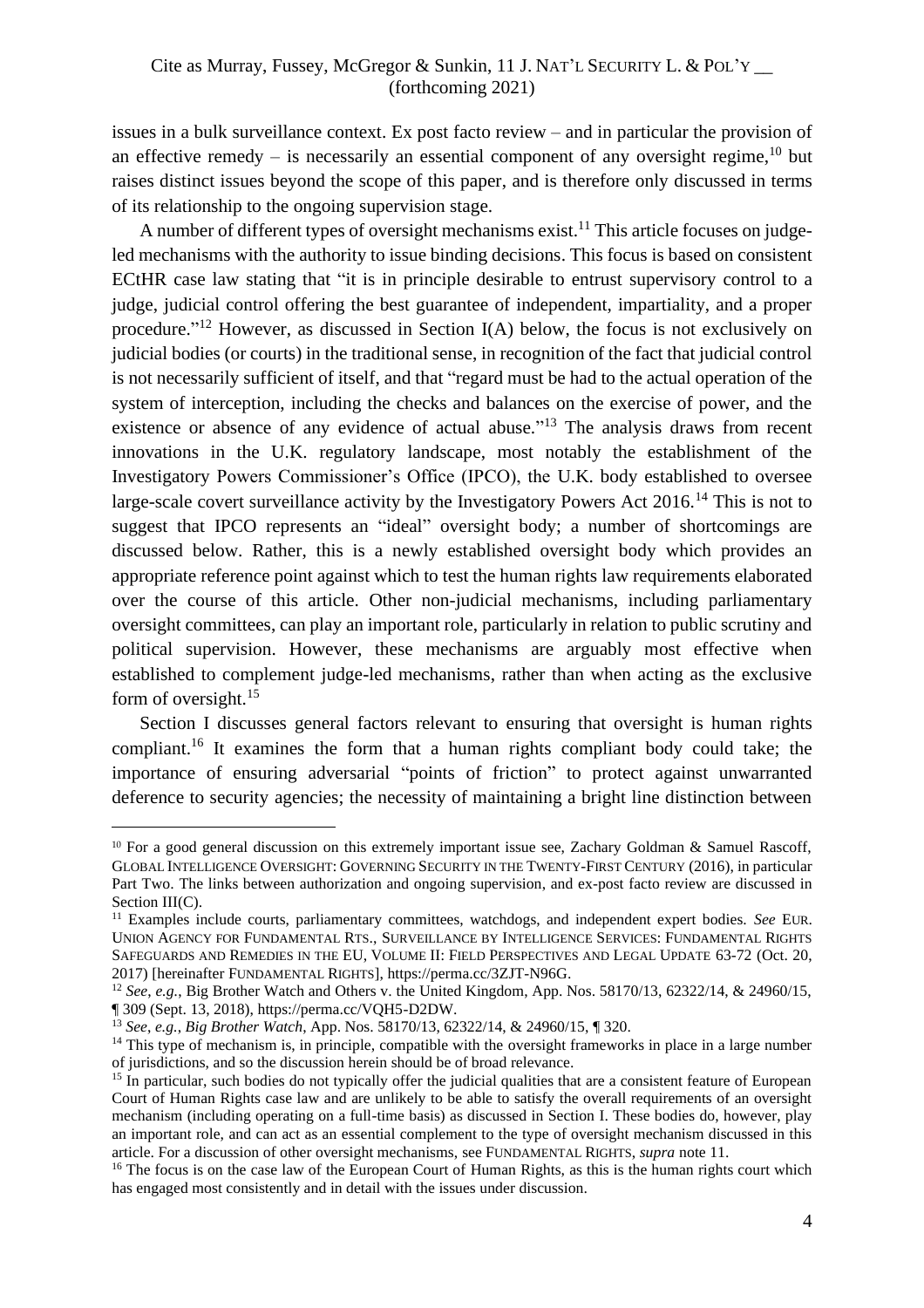the authorization and ongoing supervision stages, and of ensuring that both stages are sufficiently robust (that is, deficiencies at one stage are not tolerated, on the understanding that they are compensated for elsewhere). Section II analyzes the authorization process. It discusses the importance of authorization at both the collection and access to data stages, the margin of appreciation that may be permitted to the security services or the executive, and the scope of review. Section III then looks at the ongoing supervision of authorized surveillance activities. It addresses the resources necessary to ensure effective oversight, including technical expertise, and the need for longer term thematic review,  $17$  as well as any links between the oversight mechanism and the ex post facto review tribunal.

# <span id="page-4-0"></span>I. FACTORS RELEVANT TO ENSURING THAT OVERSIGHT MECHANISMS ARE HUMAN RIGHTS COMPLIANT

The ECtHR has noted that "it is in principle desirable"<sup>18</sup> to entrust surveillance oversight to a judge, in light of the perceived benefits associated with judicial control, such as independence, impartiality, and adherence to appropriate processes and procedures.<sup>19</sup> This section will address and develop these elements, looking at: whether a bulk surveillance oversight mechanism should be a court or a judge-led body; the independence requirement, including how independence can be ensured in practice; how the incorporation of points of friction within a body can facilitate impartiality and protect against "capture" or "case hardening" whereby, over time, oversight officials begin to identify with intelligence agencies thereby undermining their independence and oversight effectiveness; and how the separation of the authorization and ongoing supervision phases can facilitate proper procedure. As noted above, the focus here is on the first two phases of the oversight process: authorization and ongoing supervision.

## *A. What does human rights law say vis-à-vis the type of oversight body?*

<span id="page-4-1"></span>To-date, ECtHR case law has indicated a clear preference that oversight be conducted by a judicial body, such as a court or tribunal. Since *Klass*, the first case to deal with large-scale surveillance, the Court has consistently stated that: "in a field where abuse is potentially so easy in individual cases and could have such harmful consequences for democratic society as a whole, it is in principle desirable to entrust supervisory control to a judge."<sup>20</sup> Underpinning this reasoning is the belief that "judicial control affords the best guarantees of independence, impartiality and a proper procedure."<sup>21</sup>

<sup>&</sup>lt;sup>17</sup> Thematic review refers to the ability to review different categories of intelligence operations and as such forms part of the ongoing supervision of intelligence agency activities. As it is not concerned with investigating – and providing an effective remedy for – suspected violations it is distinct from the ex post facto review process, despite the fact that the operations themselves may have concluded.

<sup>18</sup> *Big Brother Watch*, App. Nos. 58170/13, 62322/14, & 24960/15, ¶ 309.

<sup>19</sup> Zakharov v. Russia, App. No. 47143/06, ¶ 233 (Dec. 4, 2015), https://perma.cc/7MK4-LKXD; *see also* Rotaru v. Romania, 2000-V Eur. Ct. H.R. 109, ¶ 59.

<sup>20</sup> Klass v. Germany, 28 Eur. Ct. H.R. (ser. A) ¶ 56 (1978).

<sup>21</sup> *Id.* ¶ 55; *Rotaru*, 2000-V, ¶ 59.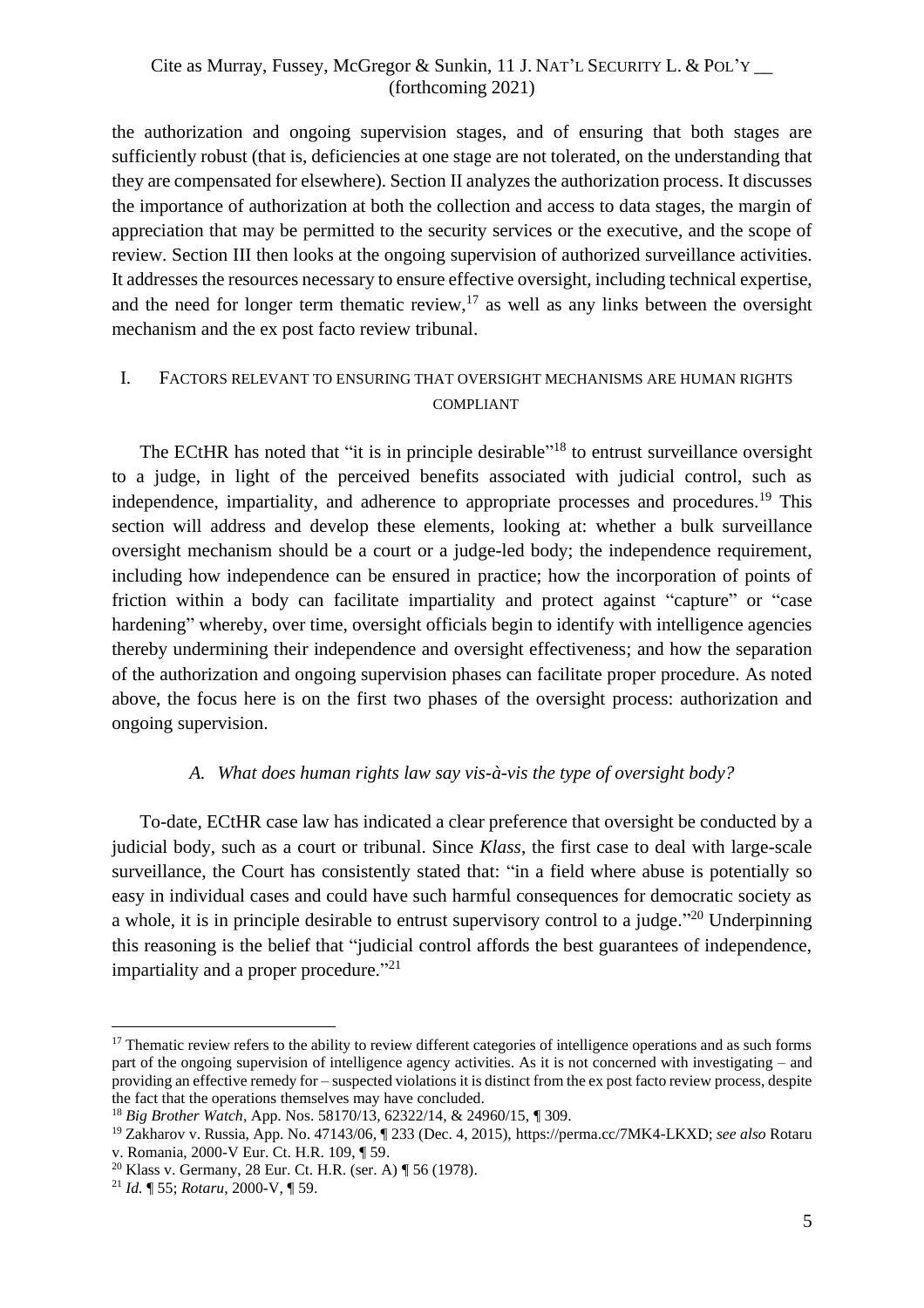This requirement, however, is not absolute. In several cases, the ECtHR has held that, under appropriate conditions, non-judicial control or oversight may be compatible with the requirements of international human rights law. For instance, in *Zakharov,* the Court stated that, "although it is in principle desirable to entrust supervisory control to a judge, supervision by non-judicial bodies may be considered compatible with the Convention". <sup>22</sup> In *Big Brother Watch*, the Court was unequivocal, holding that judicial authorization was not a "necessary" requirement" and that the exclusion of judicial control was not outside "the limits of what may be deemed necessary in a democratic society."<sup>23</sup>

This raises the possibility that a number of different types of oversight mechanism may be permissible, necessitating that questions be asked as to what is required to ensure effective oversight, and what bodies are capable of meeting these requirements. A number of factors have been identified as essential, $^{24}$  and a clear and consistent criterion emerging from the case law is that the body be able to "exercise an effective and continuous control."<sup>25</sup> This indicates that the oversight body should have appropriate powers to enable it to effectively assess all aspects of surveillance activity (necessitating sufficient subject-matter expertise), on an ongoing (continuous) basis.<sup>26</sup> The two elements will now be examined.

<span id="page-5-0"></span>The act of surveillance is a dynamic, ongoing process, the specifics of which will inevitably evolve over the course of an operation. For instance, in a bulk surveillance context the selectors used to access large data sets, and to produce more refined information for human analysis, may be modified. Given the scale of bulk surveillance, and the variable granularity of selectors, this could bring information relating to a significant number of individuals into play. This is distinguished from traditional targeted surveillance, whereby specific individuals or devices are subject to scrutiny. Exercising continuous control over bulk surveillance operations therefore requires significant resources, $27$  and frequent engagement with the relevant agencies. Such day-to-day engagement with the practice of surveillance actors may include a number of different functions, such as spending time in intelligence or security agencies monitoring actual practices to understand how surveillance activities are carried out and their impacts, or 'digging' to follow live operations or uncover unusual behaviours. This task is most appropriately conducted by a full-time body: 'Full-time, ongoing oversight is particularly important for monitoring the legality of security service work because this tends to be complex,

<sup>22</sup> *Zakharov*, App. No. 47143/06, ¶ 275.

<sup>23</sup> *Big Brother Watch*, App. Nos. 58170/13, 62322/14, & 24960/15, ¶ 318.

<sup>&</sup>lt;sup>24</sup> Other criteria are discussed further in Sections I(C) - (E).

<sup>25</sup> *Zakharov*, App. No. 47143/06, ¶ 275.

<sup>&</sup>lt;sup>26</sup> Although the European Court has not provided explicit guidance as to what is required by "continuous" oversight, the authors interpret this as requiring ongoing, or full time, engagement. This is particularly necessarily in light of the oversight requirements established in *Big Brother Watch* which included, for example, oversight with respect to "the entire selection process, including the selection of bearers for interception, the selectors and search criteria for filtering intercepted communications, and the selection of material for examination by an analyst." *See Big Brother Watch*, App. Nos. 58170/13, 62322/14, & 24960/15, ¶ 387. Undertaking this level of supervision is arguably a full time task, as demonstrated, for instance, by the figures in footnote [27.](#page-5-0)

<sup>&</sup>lt;sup>27</sup> During a workshop hosted by the authors during March 2018 representatives from U.K. oversight bodies stated that they authorised around 12,000 applications for surveillance warrants each year and estimated this to be three times the caseload of FISA courts in the US. The scale of such activity raises obvious implications for resourcing, and so staffing, budget, etc. are all essential factors to address.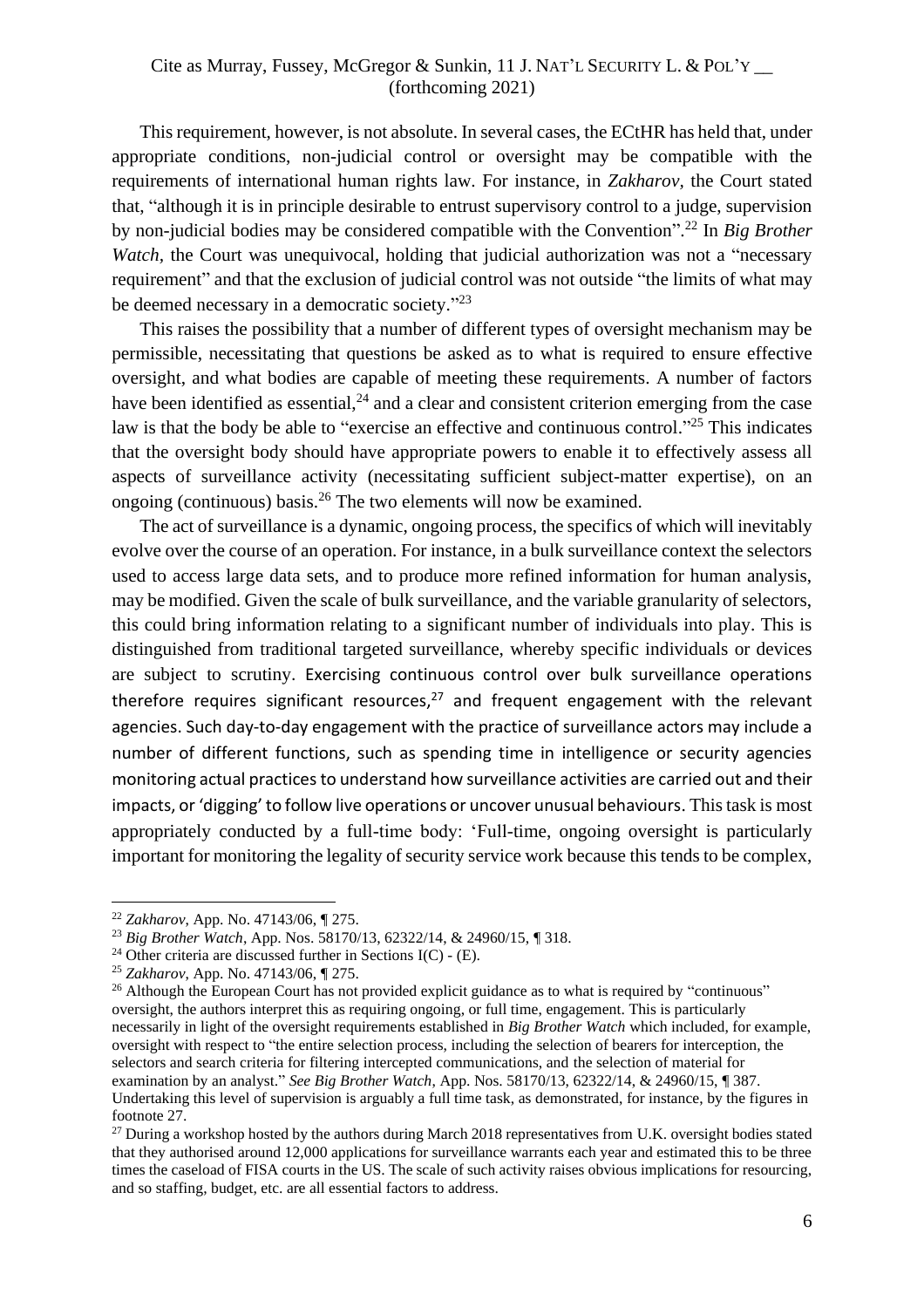time-intensive and detailed work.<sup>28</sup> Indeed, in the absence of a full-time body, it is difficult to see how 'continuous control' can be exercised given the scale of the task at hand.

To effectively control complex modern surveillance operations, specific subject-matter expertise is also appropriate. This necessitates at least two elements. First, in-depth engagement with the practice of surveillance, over time, will inevitably be necessary to develop appropriate expertise and understanding:

Obviously, it takes a long time for any external monitoring body to penetrate the arcane world of intelligence, to understand what is a 'reliable' intelligence assessment, and why this is so. Unless and until they are in a position to make a reasonably informed 'second assessment', a monitoring body is not a real safeguard.<sup>29</sup>

Second, the complexity of the underlying technology and rapid developments in this area indicate that specific expertise is also necessary. This suggests that the oversight body should have the ability to employ a range of subject-matter experts.<sup>30</sup> For instance, understanding the underlying technical issues and the potential inherent in surveillance technology is clearly essential to understanding the legal and human rights impact: oversight officers must be able to understand the extent of information that can be revealed. Technical expertise is therefore relevant both to the assessment of surveillance authorization requests, and to the supervision of ongoing surveillance operations. Equally, engagement with the day-to-day practice of surveillance (such as the monitoring and 'digging' referred to above) is arguably best undertaken by dedicated inspectors or investigators with specialized knowledge and expertise, particularly in regard to intelligence 'tradecraft'.

Human rights case law accordingly suggests that, in order to complete its tasks as effectively as possible, an oversight body should operate continuously, and possess sufficient surveillance-focused expertise, including technical expertise. The question then, of course, is what kind of body can satisfy these requirements?

#### *B. What type of oversight body is appropriate?*

<span id="page-6-0"></span>Traditional judicial bodies, such as courts or tribunals – at least in common law systems – are typically not set up in a manner amenable to satisfaction of the above criteria. Courts are primarily responsive entities, addressing specific issues or complaints as they are brought before them, and judges appointed to such bodies are typically not in a position to exercise continuous control over day-to-day surveillance activities.<sup>31</sup> As such, an oversight mechanism that can operate beyond the constraints associated with a court or tribunal – for instance, by

<sup>&</sup>lt;sup>28</sup> COUNCIL OF EUR. COMM'R FOR HUM. RTS., DEMOCRATIC AND EFFECTIVE OVERSIGHT OF NATIONAL SECURITY SERVICES 47 (2015) [hereinafter OVERSIGHT OF NATIONAL SECURITY SERVICES], https://perma.cc/H5P2-PHTX. <sup>29</sup> EUR. COMM'N FOR DEMOCRACY THROUGH L. (VENICE COMM'N), DEMOCRATIC OVERSIGHT OF THE SECURITY

SERVICES ¶ 90 (2015) [hereinafter VENICE COMM'N], https://perma.cc/23RR-Y8ZJ.

<sup>30</sup> *See* OVERSIGHT OF NATIONAL SECURITY SERVICES, *supra* note 28, at 14, 50.

<sup>&</sup>lt;sup>31</sup> Equally, it is not possible for the representatives of claimants to conduct such activities, as they will not have the required access.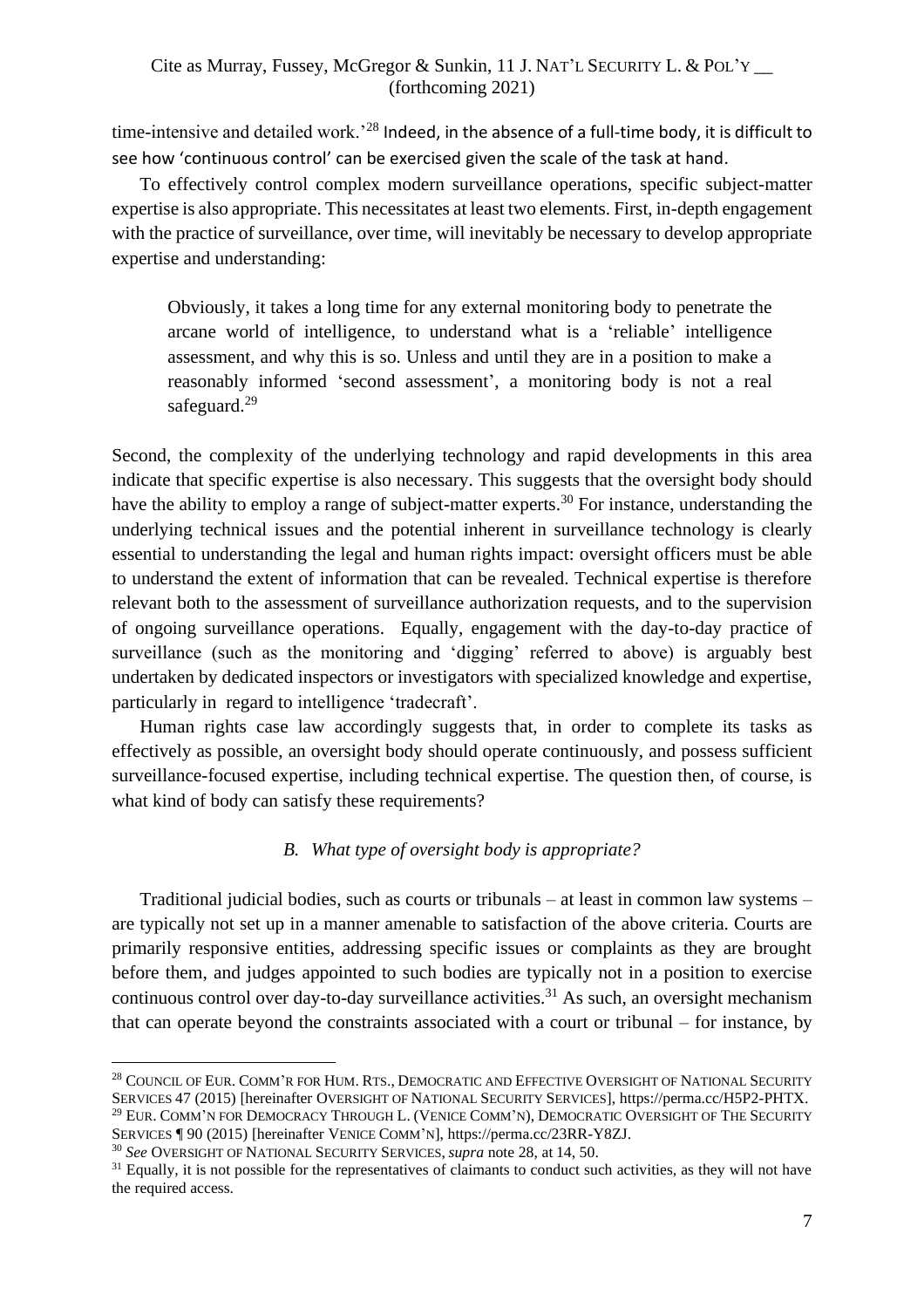engaging with surveillance authorities on a full-time, and proactive basis, and by employing a sufficient diversity of staff to ensure effective and continuous control – appears to offer significant benefits.<sup>32</sup>

However, a body without judicial characteristics or judicial review expertise does not seem appropriate.<sup>33</sup> As noted, the European Court has consistently stated that 'it is in principle desirable' that oversight be conducted by a judicial body, in light of the particular qualities that this brings.<sup>34</sup> As such, and in order to ensure the necessary judicial qualities,  $35$  experience, and knowledge of the system, $36$  while avoiding the limitations associated with a court or tribunal, it is suggested that oversight mechanisms be judge-led, rather than 'just' an independent, technical body, for example.

Judicial officers could be drawn from current or former judges with experience dealing with the legality of government activities.<sup>37</sup> Such individuals contribute to institutional and working independence, discussed further below. They also bring qualities that are particularly important for functions such as analyzing surveillance measures against the requirement of necessity/strict necessity.<sup>38</sup> To ensure independent *control* over the actions of the intelligence and security services, and to ensure that the oversight function is not merely recommendatory but also effective, judicial officers must also have the authority to issue binding decisions.<sup>39</sup> An example of this binding authority in practice is the 'double-lock' system established under the Investigatory Powers Act 2016, whereby judicial commissioners are granted the authority to review, and more importantly to reject, decisions of the Secretary of State authorising surveillance.<sup>40</sup>

An oversight mechanism could therefore consist of a two-tiered body, led by judicial officers and supported by a dedicated non-judicial staff. This 'court-plus' model should be formally and functionally independent, able to deliver in respect to the judicial qualities

challenging State activity; and an understanding of legal and procedural complexity.

<sup>32</sup> Raphael Bitton, *In Law We Trust: The Israeli Case of Overseeing Intelligence*, *in* GLOBAL INTELLIGENCE OVERSIGHT: GOVERNING SECURITY IN THE TWENTY-FIRST CENTURY 141, 142 (Zachary K. Goldman & Samuel J. Rascoff eds., 2016).

<sup>&</sup>lt;sup>33</sup> Here, judicial characteristics are used to refer to the qualities typically associated with judges, as well as other factors, such as the ability to issue binding decisions. These are discussed further over the following paragraphs.

<sup>&</sup>lt;sup>34</sup> The status associated with judges and the implicit trust generated by their position are equally important factors. <sup>35</sup> These qualities may include knowledge of the law; experience conducting human rights analysis; institutional

or political independence; the ability to analyze information and uncover facts; experience reviewing and

<sup>36</sup> *See* Rotaru v. Romania, 2000-V Eur. Ct. H.R. 109, ¶ 59; Klass v. Germany, 28 Eur. Ct. H.R. (ser. A) ¶ 55 (1978) (highlighting the importance attributed to judicial qualities).

 $37$  A key element in effective oversight is the ability to challenge state or intelligence agency decisions, often in relation to issues of national security with significant potential consequences, so experience in this area is a clear benefit. Of course, ensuring independence, particularly of former judges, will require additional institutional safeguards, which are discussed further in Section I(C).

<sup>38</sup> *See, e.g.*, Szabó v. Hungary, App. No. 37138/14, ¶ 76 (Jan. 12, 2016), https://perma.cc/UZK6-EAQA.

<sup>&</sup>lt;sup>39</sup> The Belgian Commission on exceptional methods of surveillance is interesting in this regard; it is an "administrative commission comprised of three security-cleared magistrates (acting in a non-judicial capacity) appointed by the executive, which gives 'binding advice' to the security services when they apply to use 'exceptional measures' (including surveillance)." Gianclaudio Malgieri & Paul De Hert, *European Human Rights, Criminal Surveillance, and Intelligence Surveillance: Towards "Good Enough" Oversight, Preferably but Not Necessarily by Judges*, *in* THE CAMBRIDGE HANDBOOK OF SURVEILLANCE LAW 523 (David Gray & Stephen E. Henderson eds., 2017). See Zakharov v. Russia, App. No. 47173/06, ¶ 282, (Dec. 4, 2015), https://perma.cc/7MK4-LKXD, for a discussion on the binding nature of oversight.

<sup>40</sup> *See, e.g.*, Investigatory Powers Act 2016, § 140 (UK), https://perma.cc/3MSK-2PT7.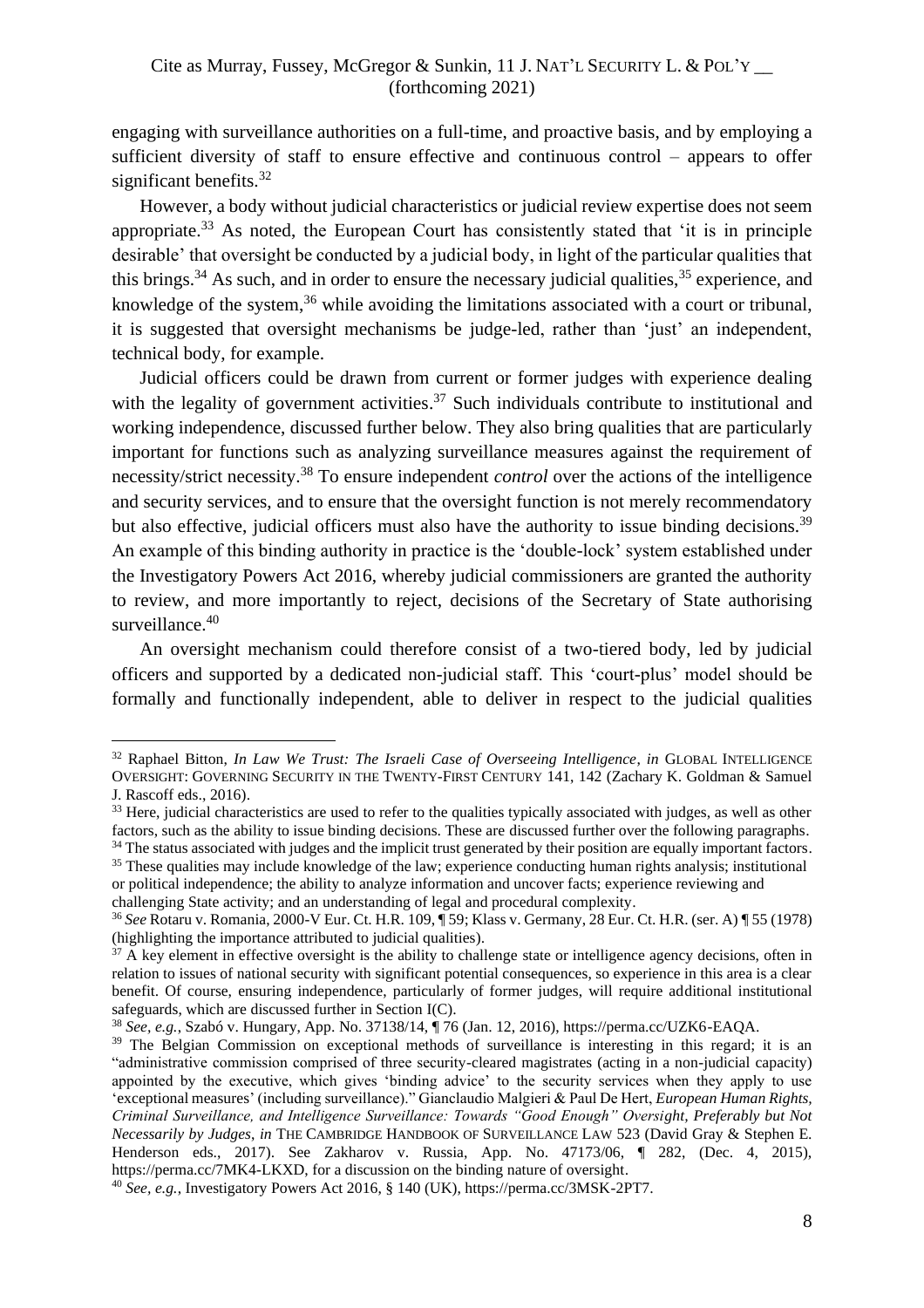discussed above, and to scrutinize relevant activities in light of legal and human rights requirements, while also having the ability to engage continuously and to employ an appropriate array of non-judicial subject-matter experts.

In *Big Brother Watch,* the ECtHR indicated that oversight authority should extend into actual operational practice. In the context of bulk surveillance this requires the authority to address "the entire selection process, including the selection of bearers for interception, the selectors and search criteria for filtering intercepted communications, and the selection of material for examination by an analyst".<sup>41</sup> To facilitate this form of in-depth engagement the supporting non-judicial staff should include investigators and inspectors – and individuals with appropriate technical expertise – who would play a particularly prominent role in relation to the supervision of ongoing surveillance operations, but who would also play a key role in keeping the judicial officers up-to-speed on actual surveillance practices, and developing trends. The provision of technical expertise may take several different forms, but irrespective of the model adopted it is essential that independence and impartiality be ensured.<sup>42</sup> A duty to report, and a duty to engage with the public, may also be essential to facilitate transparency and trust in the system, and to facilitate an appropriate level of public engagement and public scrutiny. Ensuring public awareness of the oversight body's work should be regarded as an important task, essential to public confidence in the oversight system.

A dedicated oversight body such as the one outlined here would develop institutional knowledge, expertise, and best practice, and share information in-house, thereby facilitating both the development of up-to-date expertise and a more in-depth understanding of intelligence agency practices. This is particularly important as it helps to protect against unwarranted deference to the intelligence and security agencies.<sup>43</sup> There are potentially significant consequences associated with denying surveillance authorization or shutting down a surveillance operation. In the absence of in-depth expertise, experience, and an understanding of operational realities, it is likely that an oversight body will err on the side of caution and grant surveillance requests,<sup>44</sup> rather than challenging them in the interests of human rights compliance. This potential for caution is emphasized in a national security context.<sup>45</sup> To withstand such pressures, independence, expertise, knowledge, and experience, as well as wider respect and legitimacy, are required. Such challenges are faced by judges who are required to judge the legality of governmental action on a day-to-day basis.

Support for this form of oversight body may be found in the case law. For instance, both the Court of Justice of the European Union (CJEU) and the ECtHR have held that oversight may be conducted "either by a court or by an independent administrative body."<sup>46</sup> The body proposed here – a "court-plus" model – is an amalgamation of these two types of entities, and

<sup>41</sup> Big Brother Watch v. United Kingdom, App. Nos. 58170/13, 62322/14, & 24960/15, ¶ 387 (Sept. 13, 2018), https://perma.cc/VQH5-D2DW.

 $42$  Discussed further in Section I(C).

<sup>43</sup> Discussed further in Section I(D).

<sup>44</sup> *See* VENICE COMM'N, *supra* note 29, ¶ 218.

<sup>45</sup> Counterterrorism operations provide an example in this regard.

<sup>46</sup> Joined Cases C-203/15 & C-698/15, Tele2 Sverige AB v. Post-och telestyrelsen, Sec'y of State for the Home Dep't v. Watson, ECLI:EU:C:2016:970, ¶ 120 (Dec. 21, 2016); *Big Brother Watch*, App. Nos. 58170/13, 62322/14, & 24960/15, ¶ 318.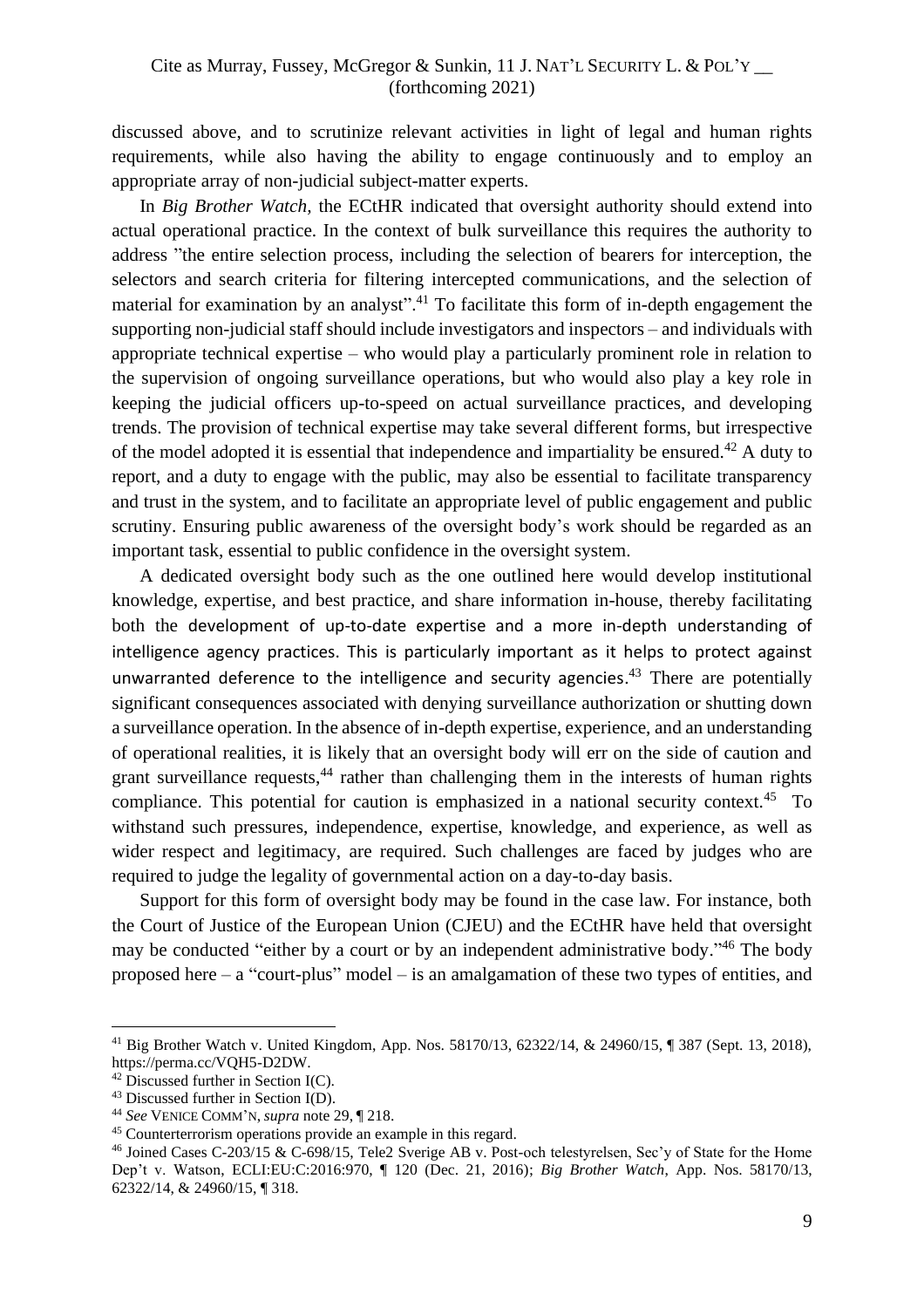is capable of satisfying the requirements established in relation to surveillance oversight. <sup>47</sup> In *Big Brother Watch,* the ECtHR accepted the role of IPCO, a body broadly similar to that proposed, in that it is formed of judicial officers supported by non-judicial staff.<sup>48</sup> It is not suggested, however, that IPCO be directly emulated, noting, for example, the issues discussed below in relation to the separation of authorization and review processes, and the conflict of interest that arises from "marking your own homework." <sup>49</sup> However, the Court expressed clear endorsement of this broad approach to oversight, and this is consistent with the court-plus model being proposed here.

It is important to reiterate that the form of oversight body discussed in this section is directed at the authorization and ongoing supervision stages, and not the post-facto review process, which should be undertaken by a court or tribunal, including following receipt of specific complaints. This provides an important judicial safeguard,<sup>50</sup> while also facilitating individuals' access to an effective remedy.<sup>51</sup>

# *C. Independence*

<span id="page-9-0"></span>Both the ECtHR and the CJEU have confirmed that the body established to oversee surveillance activities must be independent.<sup>52</sup> To this end, the oversight mechanism should be independent of both the executive and the intelligence and security services that it oversees.<sup>53</sup> In ensuring the appropriate institutional structure, several factors are relevant. For example, the European Fundamental Rights Agency has highlighted the following: whether the law explicitly establishes the body's independence; rules on conflict of interest; the authority entitled to appoint oversight officers; budgetary allocations; and fixed terms of office.<sup>54</sup>

In addition to institutional factors, the ability of an oversight mechanism to function independently in practice is essential. It has been suggested that operational independence may be enhanced if the oversight body is housed in a different location from the executive branch or security services, and if its supervisory mechanisms are kept separate and external from

<sup>&</sup>lt;sup>47</sup> Such requirements include guarantees of independence, impartiality, and a proper procedure, which are discussed further in Sections  $I(\overline{C}) - (E)$ .

<sup>48</sup> *Big Brother Watch*, App. Nos. 58170/13, 62322/14, & 24960/15, ¶ 387.

<sup>49</sup> *See* Section I(E).

<sup>50</sup> Szabó v. Hungary, App. No. 37138/14, ¶ 77 (Jan. 12, 2016), https://perma.cc/UZK6-EAQA; *see also Big Brother Watch*, App. Nos. 58170/13, 62322/14, & 24960/15, ¶ 318.

<sup>51</sup> *See, e.g.*, Convention for the Protection of Human Rights and Fundamental Freedoms art. 13, Nov. 4, 1950, E.T.S. No. 5., 213 U.N.T.S. 222; International Covenant on Civil and Political Rights art. 2(3), Dec. 16, 1966, 999 U.N.T.S. 171.

<sup>52</sup> *See* Zakharov v. Russia, App. No. 47173/06, ¶ 258 (Dec. 4, 2015), https://perma.cc/7MK4-LKXD; Joined Cases C-203/15 & C-698/15, Tele2 Sverige AB v. Post-och telestyrelsen, Sec'y of State for the Home Dep't v. Watson, ECLI:EU:C:2016:970, ¶ 125 (Dec. 21, 2016).

<sup>53</sup> *See* Martin Scheinin (Special Rapporteur on the promotion and protection of human rights and fundamental freedoms while countering terrorism), *Compilation of good practices on legal and institutional frameworks and measures that ensure respect for human rights by intelligence agencies while countering terrorism, including on their oversight*, at 8, U.N. Doc. A/HRC/14/46 (May 17, 2010); OVERSIGHT OF NATIONAL SECURITY SERVICES, *supra* note 28, at 12; Ashley Deeks, *An International Legal Framework for Surveillance*, 55 VA. J. INT'L L. 291, 361 (2015).

<sup>54</sup> FUNDAMENTAL RIGHTS, *supra* note 11, at 74.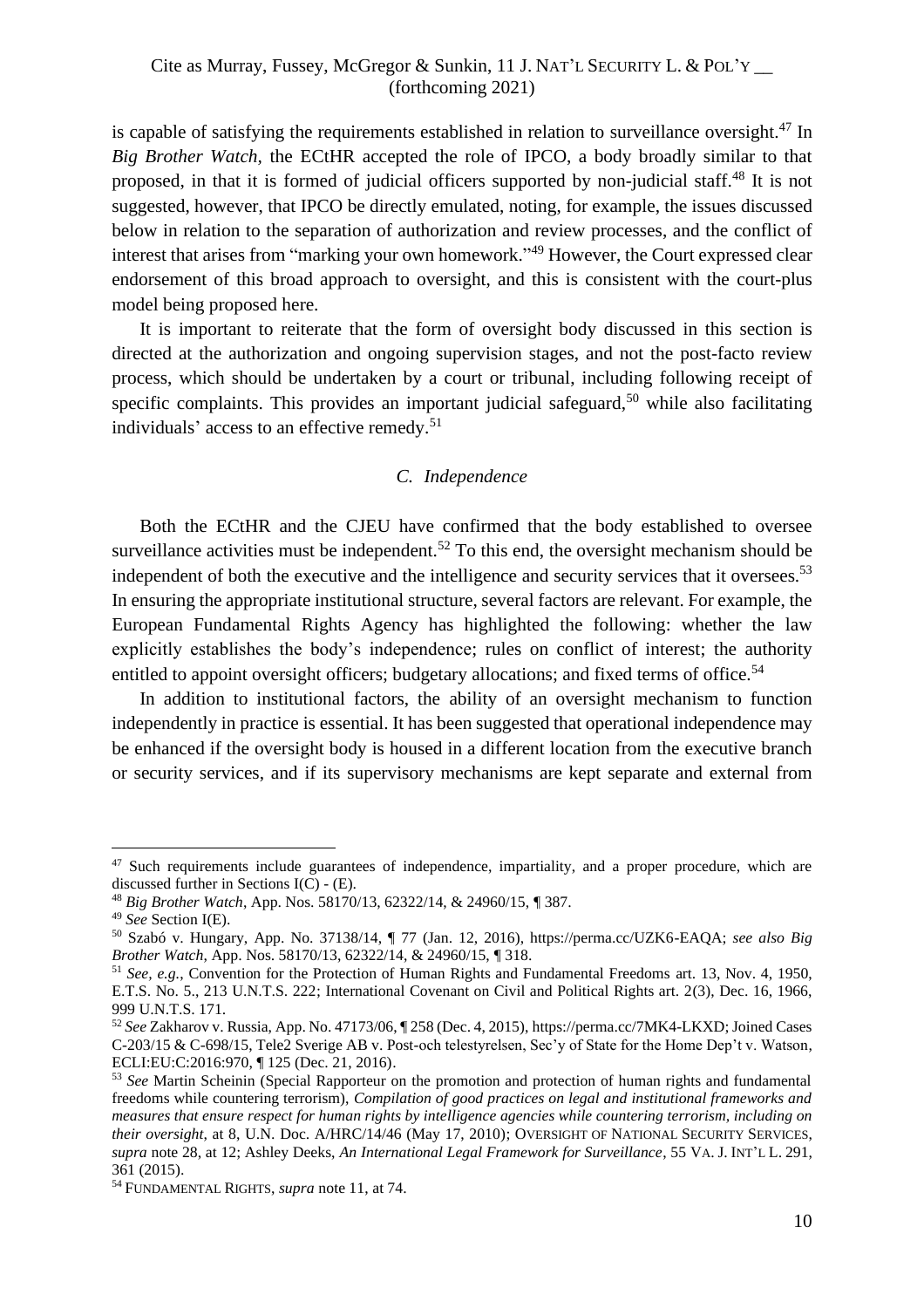security services' structures.<sup>55</sup> Other means of securing operational independence are more complex, however, and the security vetting of individuals appointed to an oversight body provides an illustrative example in this regard.

As discussed in greater detail below, oversight officers require security clearance so that they can gain an in-depth understanding of surveillance activities, engage with the day-to-day activities of the intelligence and security services, and "dig" for information. However, it is typically these same services that conduct the vetting necessary to obtain security clearance. This process is usually secretive and the reasoning underpinning a decision to refuse security clearance may not be released, potentially for reasons of national security. However, a lack of transparency in this regard may give rise to concerns about the oversight body's ability to operate independently in practice. For instance, it is important to ensure that an oversight body – and individual oversight officers – can subject the activities of the intelligence and security services to robust challenge, such that they are required to explain and justify their actions, and to modify or cease activities if appropriate. This process may be undermined if these same intelligence and security services can, in effect, vet the members of the oversight body. For example, individuals with experience contesting state activities, including state surveillance activities, may form an important part of an oversight team, as they may bring with them relevant professional experience, a different point of view, and a fresh perspective vis-à-vis otherwise accepted narratives. Indeed, the recruitment of individuals with different points of view – and potentially individuals with direct experience contesting state claims – may facilitate the development of points of friction throughout the oversight mechanism.<sup>56</sup> Investigative journalists, human rights or civil liberties lawyers, civil society activists, or human rights defenders are all potential examples. Yet it is these individuals that security services may be particularly wary of in light of their previous work, and perhaps their previous clients or contacts. Should security clearance be refused, this will inevitably raise concerns, and may impact the body's independence and ability to operate effectively. This was apparently the case in the United Kingdom, where security clearance for the appointed head of investigations at IPCO was denied. The individual was a human rights professional, with previous experience at well-known non-governmental organizations. His security clearance was reportedly denied on the basis of his "previous work and associations".<sup>57</sup>

Resolving issues to do with the withholding of information on the basis of national security considerations is notoriously complex, and the appropriate balance between sufficient transparency to ensure trust and sufficient secrecy of information essential to national security is difficult to strike. One possible way to resolve this issue is to require that negative security clearance decisions (as they pertain to oversight officers) be reviewed by the court or tribunal established to conduct the ex post facto review.<sup>58</sup> These judges will have an interest in the

<sup>&</sup>lt;sup>55</sup> *Id.* Shortly after its establishment, the UK Investigatory Powers Commissioner's Office moved to a separate location outside the Home Office, where it had been temporarily housed.

<sup>56</sup> Points of friction are discussed further in Section I(D).

<sup>57</sup> Mark Townsend, *Home Office under fire for blocking new spy watchdog*, GUARDIAN (Jan. 19, 2019), https://perma.cc/P88J-857W.

<sup>&</sup>lt;sup>58</sup> In the United Kingdom, this would be the Investigatory Powers Tribunal. This would be an important additional safeguard, as a right of appeal may not be available to candidates for employment, who are not offered employment on the basis of rejected security clearance. This is the case, for example, regarding the Security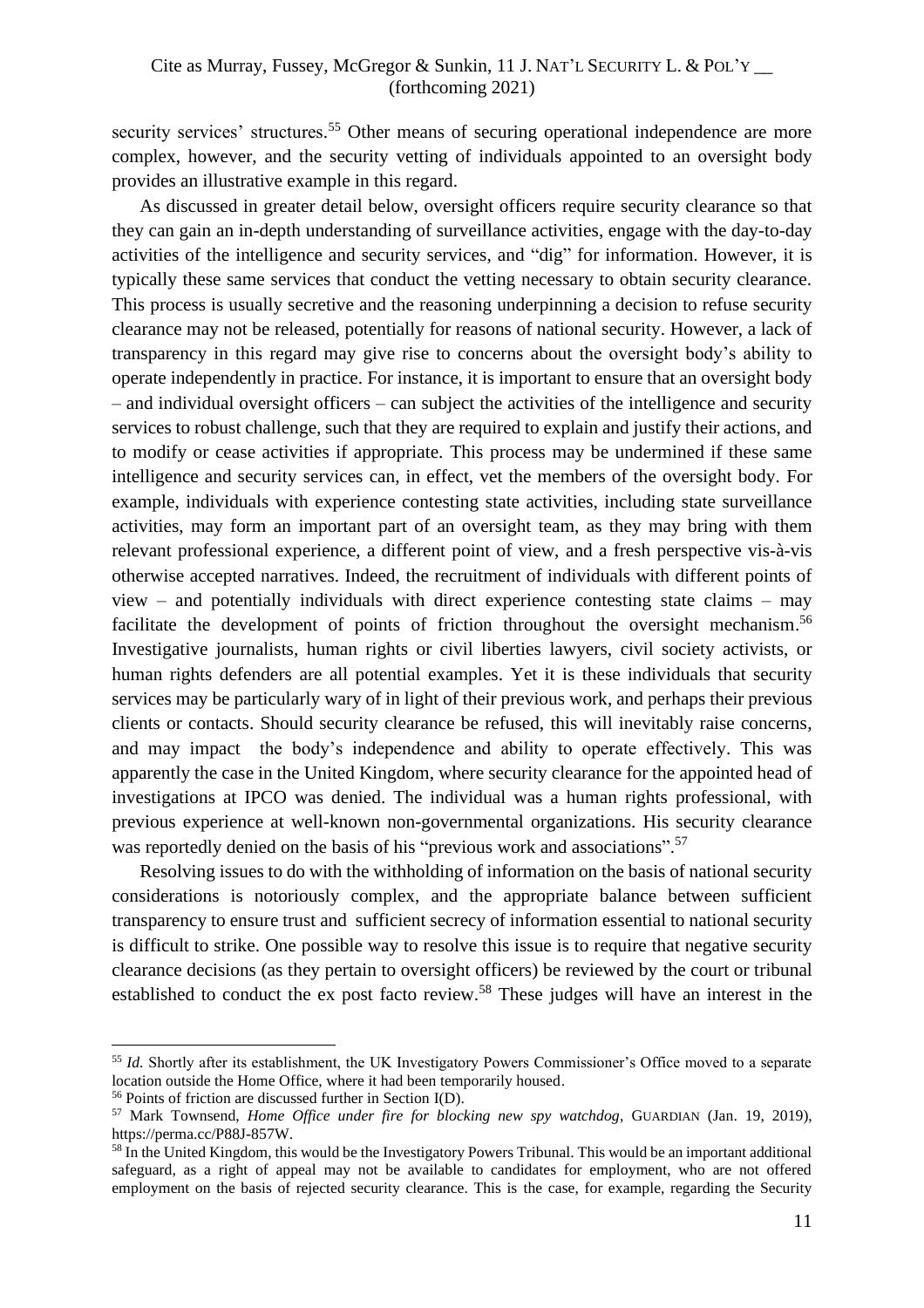effective functioning of the oversight body, a familiarity with the work of the intelligence agencies, and a sensitivity to national security considerations.<sup>59</sup>

An additional issue that arises is how to recruit such individuals in the first instance. There may be a reluctance to work for an oversight body, as a result, for instance, of the concern that it may whitewash state activity. The ability of the oversight body to demonstrate its operational independence may be an important factor in this regard, underlining the importance of transparency. There is no set route to achieving increased trust in the work of an oversight body. One possibility may be to establish regular meetings between oversight/judicial officers and key civil society actors such as human rights organizations, lawyers active in the area, and national human rights commissions. These meetings could be held under the Chatham House rule, and may provide an opportunity for oversight officers to engage with, and develop relationships with, key external actors, and to hear from different perspectives. At one end of the continuum these meetings could address issues of general concern to civil society and provide a forum for different points of view to be raised. At a more focused level, the oversight body could prepare, and invite discussion around, hypothetical scenarios of relevance to their work.<sup>60</sup> Equally important are other factors such as strong recruitment drives and openness to recruit more broadly.

# *D. Points of Friction*

<span id="page-11-0"></span>A key concern associated with oversight bodies is that of "capture"<sup>61</sup> or "case hardening."<sup>62</sup> This is a phenomenon whereby, over time, oversight officers or specialized judges begin to identify with security officials,  $63$  thereby undermining, or potentially negating, their critical edge and independence. The potential for this phenomenon to emerge is clear. Due to the nature of surveillance oversight, and in particular the level of secrecy associated with national security considerations, oversight officers and specialized judicial bodies typically only engage with security officials. For instance, during the authorization and oversight phases, the individuals subject to surveillance are not informed of the fact of surveillance, and so are not in a position to defend their interests or otherwise inform the process. Instead, it is security officials who set out the case for surveillance, including the necessity of the measures, and potentially the risks associated with the failure to act. The nature of this process means that oversight officers consistently engage with only one perspective. An inability to engage with other perspectives

Vetting Appeals Panel in the United Kingdom. *See Security Vetting Appeals Panel*, GOV.UK, https://perma.cc/VS4F-URGG.

<sup>&</sup>lt;sup>59</sup> Importantly, in the model discussed in this paper, the ex post facto tribunal is completely distinct from the oversight body, and so independence and impartiality with respect to who may be appointed to an oversight body is maintained.

<sup>&</sup>lt;sup>60</sup> This element was a key success in workshops organized by the authors and gave rise to a number of markedly different opinions and approaches.

 $61$  There is a rich literature on regulation discussing the problem of 'capture,' i.e situations where regulatory systems risk being 'captured' by those they are supposed to regulate. George Stigler, *Theory of Economic Regulation*, 2 THE BELL J. ECON. & MGMT. SCI., no. 1, (1971), at 3 cited by ROBERT BALDWIN, MARTIN CAVE & MARTIN LODGE, UNDERSTANDING REGULATION 43 (2d ed. 2012) ("[A]s a rule regulation is acquired by the industry and is designed and operated primarily for its benefit.").

<sup>62</sup> VENICE COMM'N, *supra* note 29, ¶ 30.

<sup>63</sup> *Id.*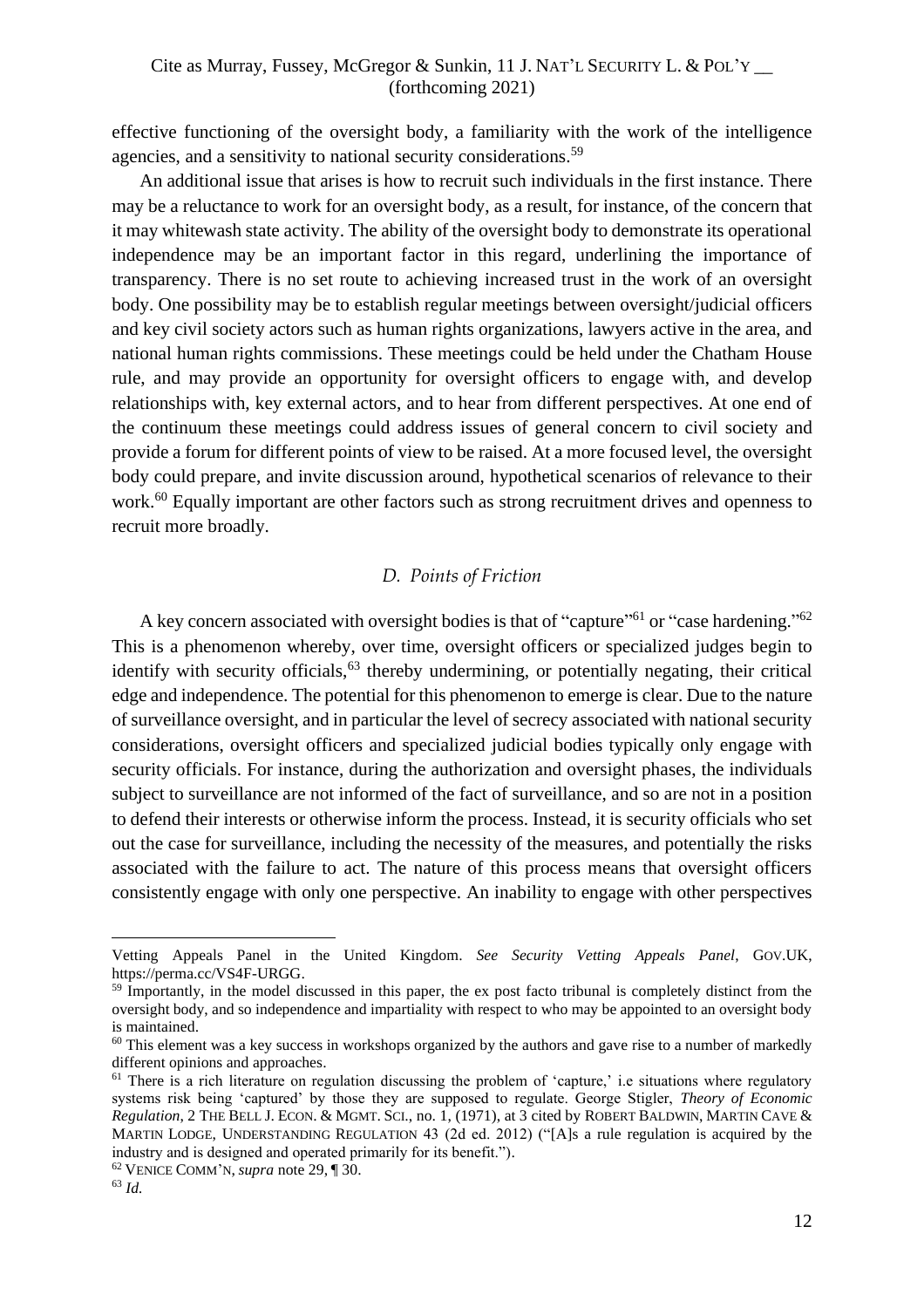will inevitably narrow the scope for critical engagement, undermining the efficacy of any oversight measure. <sup>64</sup> Protecting against capture/case hardening is therefore central to the nature and quality of the oversight process and the level of challenge the intelligence body receives. The Council of Europe Commissioner for Human Rights has noted that:

experience shows that security agencies can develop a "State within a State" mentality. A culture of regarding any non-mainstream political movement as a threat to the State can emerge. […] a problem for the personnel of any security agency is that they can develop a "security mindset". Improved democratic scrutiny is thus not simply to protect against abuse of human rights but also *to expose the intellectual assumptions and work practice of security personnel to informed criticism*. 65

Facilitating diverse points of view, and mitigating the effects of case hardening, may be achieved by the incorporation of multiple "points of friction" into the oversight process. A "point of friction" is not a term of art.<sup>66</sup> Rather, it is a phrase intended to capture those points in the oversight process where critical adversarial voices may be introduced to challenge existing assumptions or practices, add different perspectives, and require the unpacking and critical examination of the reasoning underpinning different approaches. The necessity of ensuring some form of adversarial process was clearly indicated by the ECtHR in *Janoweic*:

…even where national security is at stake, the concepts of lawfulness and the rule of law in a democratic society require that measures affecting fundamental human rights must be subject to some form of adversarial proceedings before an independent body competent to review the reasons for the decision and the relevant evidence. If there was no possibility of challenging effectively the executive's assertion that national security was at stake, the State authorities would be able to encroach arbitrarily on rights protected by the Convention.<sup>67</sup>

Points of friction may be introduced at multiple stages throughout the surveillance oversight process. Two examples are given here for illustrative purposes. First, points of friction may be incorporated directly into the oversight body itself by hiring staff from diverse backgrounds.<sup>68</sup> Diversity among staff can help to avoid the emergence of stereotypes or "baked in" discrimination, and their perspective could also help to ensure the presence of critical voices

<sup>64</sup> Such processes reflect a broader tendency towards 'asymmetric surveillance' recognised in the scholarship of advanced surveillance practices. Itself drawn from longstanding analyses of fiscal markets, and in particular the work of Nobel prize winning economist George Stigler's work on 'information asymmetries,' studies of asymmetric surveillance argue that such disparities are actively constructed, have multiple identifiable drivers (including specific forms of knowledge production and the particularities of legal and organisational structures, exclusive information network) and hold significant implications (including restrictions on access to justice, receding opportunities for transparency and the reproduction of social disadvantage). *See, e.g*., George J. Stigler, *The Economics of Information*, 69 J. POL. ECON., no. 3, at 213 (1961); Geoffrey Lightfoot & Tomasz Piotr Wisniewski, *Information Asymmetry and Power in a Surveillance Society*, 24 INFO. & ORG. 214 (2014). <sup>65</sup> VENICE COMM'N, *supra* note 29, ¶ 61.

<sup>&</sup>lt;sup>66</sup> The term was first introduced to the authors of this paper by Ben Wizner.

<sup>67</sup> Janowiec v. Russia, 2013-V Eur. Ct. H.R. 203, 275.

<sup>68</sup> *See* discussion on potential candidates *supra* Section I(C).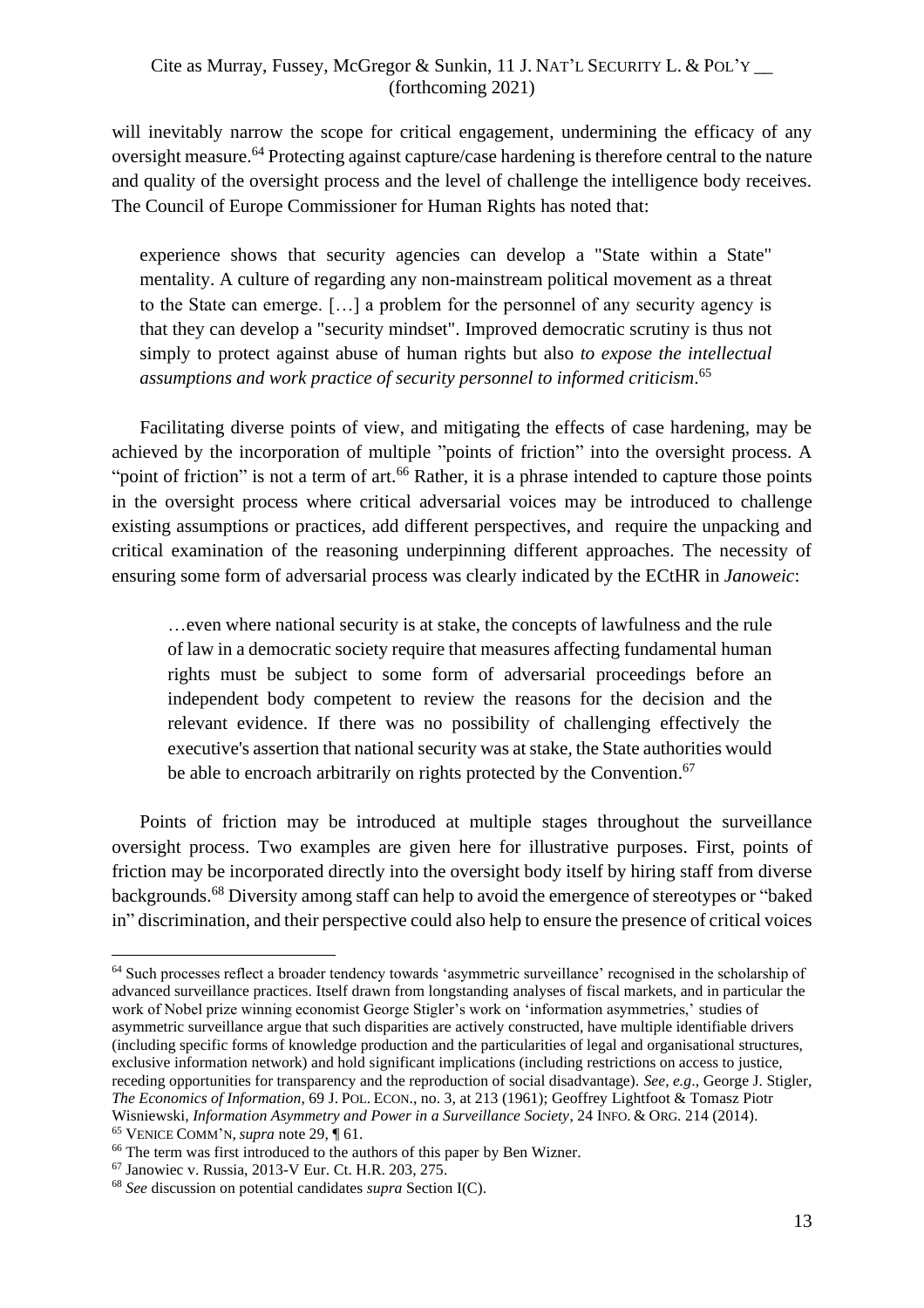within the oversight body.<sup>69</sup> Such individuals' experience may make them particularly suited to roles such as legal analysis, the direct monitoring of surveillance activity (including "digging" to investigate operational practice and uncover any irregularities), or longer-term thematic review.

Second, security-cleared special advocates could be introduced to represent the individual and societal interests affected by surveillance practices, at a minimum during the authorization and ex post facto review stages.<sup>70</sup> At the authorization stage special advocates could potentially provide an important third-party point of friction, capable of informing the oversight body's review, and militating against any potential capture/case hardening on the part of the oversight body/officer. As noted by the ECtHR in relation to individuals directly affected:

[T]he very nature and logic of secret surveillance dictate that not only the surveillance itself but also the accompanying review should be effected without the individual's knowledge. Consequently, since the individual will necessarily be prevented from seeking an effective remedy of his own accord or from taking a direct part in any review proceedings, it is essential that the procedures established should themselves provide adequate and equivalent guarantees safeguarding the individual's rights.<sup>71</sup>

Variations of the special advocate role are in place in a number of jurisdictions, including the United Kingdom and Canada.<sup>72</sup> In relation to Canada, for example, it has been claimed that "security-cleared amicus who had access to relevant classified information […] can be helpful to the extent that they can serve an adversarial challenge function."<sup>73</sup> Incorporation of this type of role was also an explicit recommendation of the Council of Europe Commissioner for Human Rights:

Consider the introduction of security-cleared public interest advocates into surveillance authorization processes, including both targeted and untargeted surveillance measures, to represent the interests of would-be targets of surveillance.<sup>74</sup>

<sup>&</sup>lt;sup>69</sup> The phenomenon of discriminatory outcomes resulting due to a lack of diversity among decision-makers has been reflected in analogous contexts in the criminal justice system. For example, socio-legal research has consistently pointed to the disadvantage in sentencing decisions experienced by ethnic minorities and those from poorer backgrounds when facing white judges of higher socio-economic class. *E.g.,* ROGER HOOD, RACE AND SENTENCING (1992); ANDREW ASHWORTH, SENTENCING AND CRIMINAL JUSTICE (2012).

 $70$  Given the equally applicable possibility of capture, case hardening issues related to recruitment of suitable candidates and security clearance are equally relevant here. See discussion *supra* Section I(C).

<sup>71</sup> Klass v. Germany, 28 Eur. Ct. H.R. (ser. A) ¶ 55 (1978).

<sup>72</sup> *See, e.g.*, ANNUAL REPORT OF THE INVESTIGATORY POWERS COMMISSIONER 2017, INVESTIGATORY POWERS COMMISSIONER'S OFFICE 10 (2017).

<sup>73</sup> Kent Roach, *Review and Oversight of Intelligence in Canada: Expanding Accountability Gaps, in* GLOBAL INTELLIGENCE OVERSIGHT: GOVERNING SECURITY IN THE TWENTY-FIRST CENTURY 191 (Zachary K. Goldman & Samuel J. Rascoff eds., 2016).

<sup>74</sup> OVERSIGHT OF NATIONAL SECURITY SERVICES, *supra* note 28, at 12.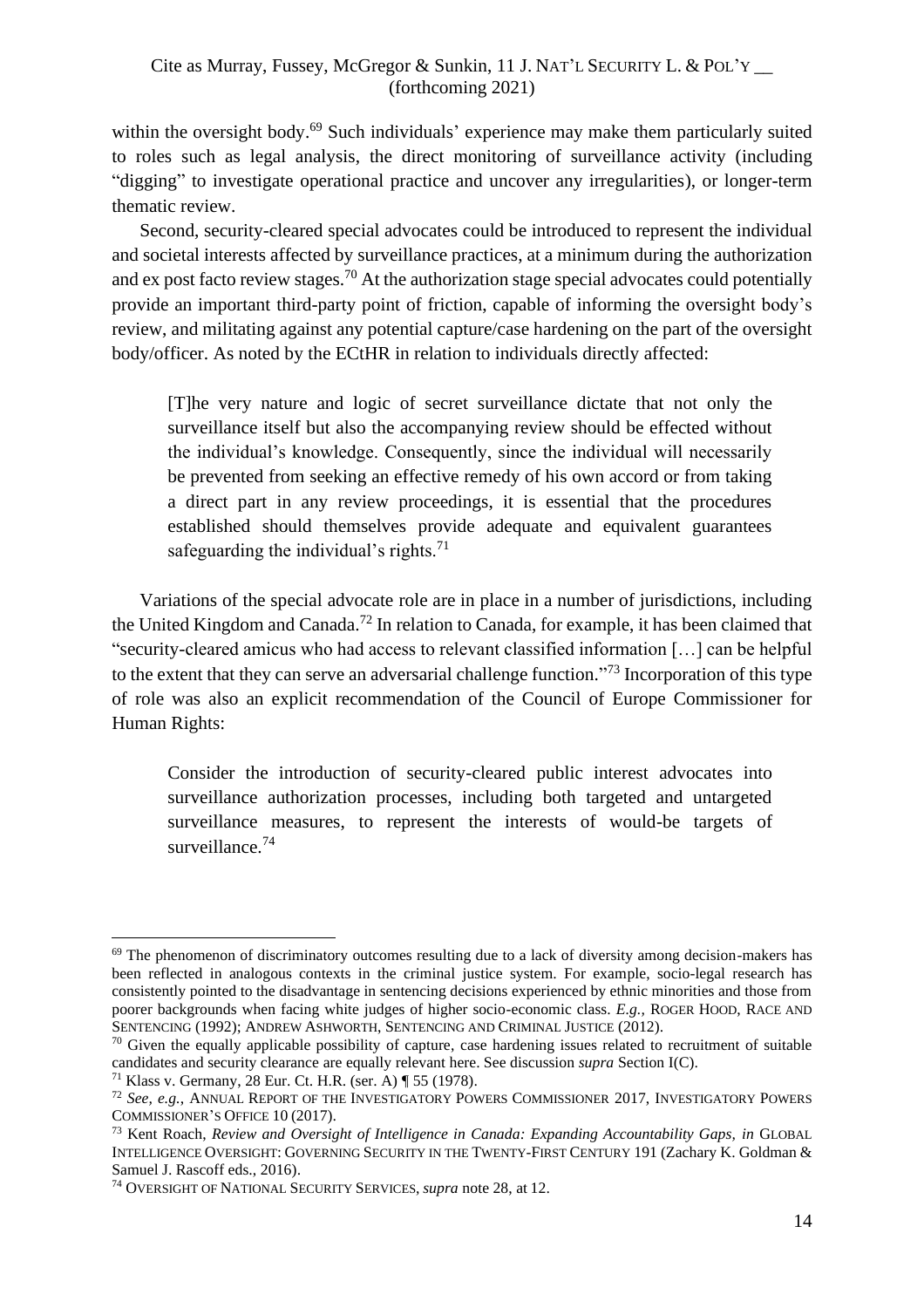It should be noted that the role of special advocates is not without controversy, particularly with respect to judicial proceedings involving the right to liberty or the right to a fair trial.<sup>75</sup> Any measures adopted should ensure a genuine adversarial process whereby the nature of the government's claims can be effectively challenged. Efforts must also be made to ensure that the pool of special advocates is diverse, incorporating individuals who have also acted against the government.<sup>76</sup> In this context, the issues raised in Section I(C) regarding the security clearance process are likely to resurface.

An important concern is that of transparency with respect to making processes available for public scrutiny. Bringing a "civic voice" into oversight decision-making and, additionally, affording a measure of public scrutiny to oversight decisions are crucial components of this process: transparency should be the rule, and secrecy the exception. While the secretive nature of intelligence activities poses certain problems for such an approach it does not follow, for instance, that information *about* decisions must be subject to the same restrictions. For example, possibilities exist for oversight bodies to publish the number of decisions they declined ownership of and left to the internal processes of particular intelligence agencies. Equally, the onus should be on the intelligence agencies to set out why information should be restricted, to ensure that transparency rather than secrecy is the rule.

## *E. The separation of authorization and supervision functions*

<span id="page-14-0"></span>To define the precise features of human rights compliant oversight it is important to delineate its core functions. This is something underdeveloped in current critical scholarship on intelligence oversight, a gap this paper seeks to address. As discussed above, this article separates oversight into three phases: the authorization phase, the ongoing supervision of surveillance activities phase, and the post-facto review phase. This article focuses on the first two of these phases, namely authorization and ongoing supervision. Two questions arise regarding the relationship between these phases. First, whether the same body should be involved in both phases. Second, whether the phases should be regarded as interdependent such that shortcomings in one phase may be offset by enhanced scrutiny in the other. These two elements will be addressed in turn.

In a number of contexts – such as the United Kingdom – the same body conducts oversight of both the authorization and the ongoing supervision phases. There are merits to this approach, as it allows for the development of in-depth expertise within an oversight body, and for associated benefits related to information sharing, improved understanding of surveillance

<sup>75</sup> *See* JUSTICE AND SECURITY GREEN PAPER: RESPONSE TO CONSULTATION FROM SPECIAL ADVOCATES (2011), https://perma.cc/89MU-8KFC (presenting the majority of U.K. special advocates, who raise a number of significant concerns)*; see also* John Jackson, *The Role of Special Advocates: Advocacy, Due Process and the Adversarial Tradition*, 20 INT'L J. EVIDENCE & PROOF 343 (2016); Aileen Kavanagh, *Special Advocates, Control Orders and the Right to a Fair Trial,* 73 MOD. L. REV. 836 (2010); Graham Hudson & Daniel Alati, *Behind Closed Doors: Secret Law and the Special Advocate System in Canada,* 44 QUEEN'S L.J. 1 (2018).

<sup>76</sup> *See* Hudson & Alati, *supra* note 75*,* at 39 (relating to concerns raised regarding the perceived independence of special advocates).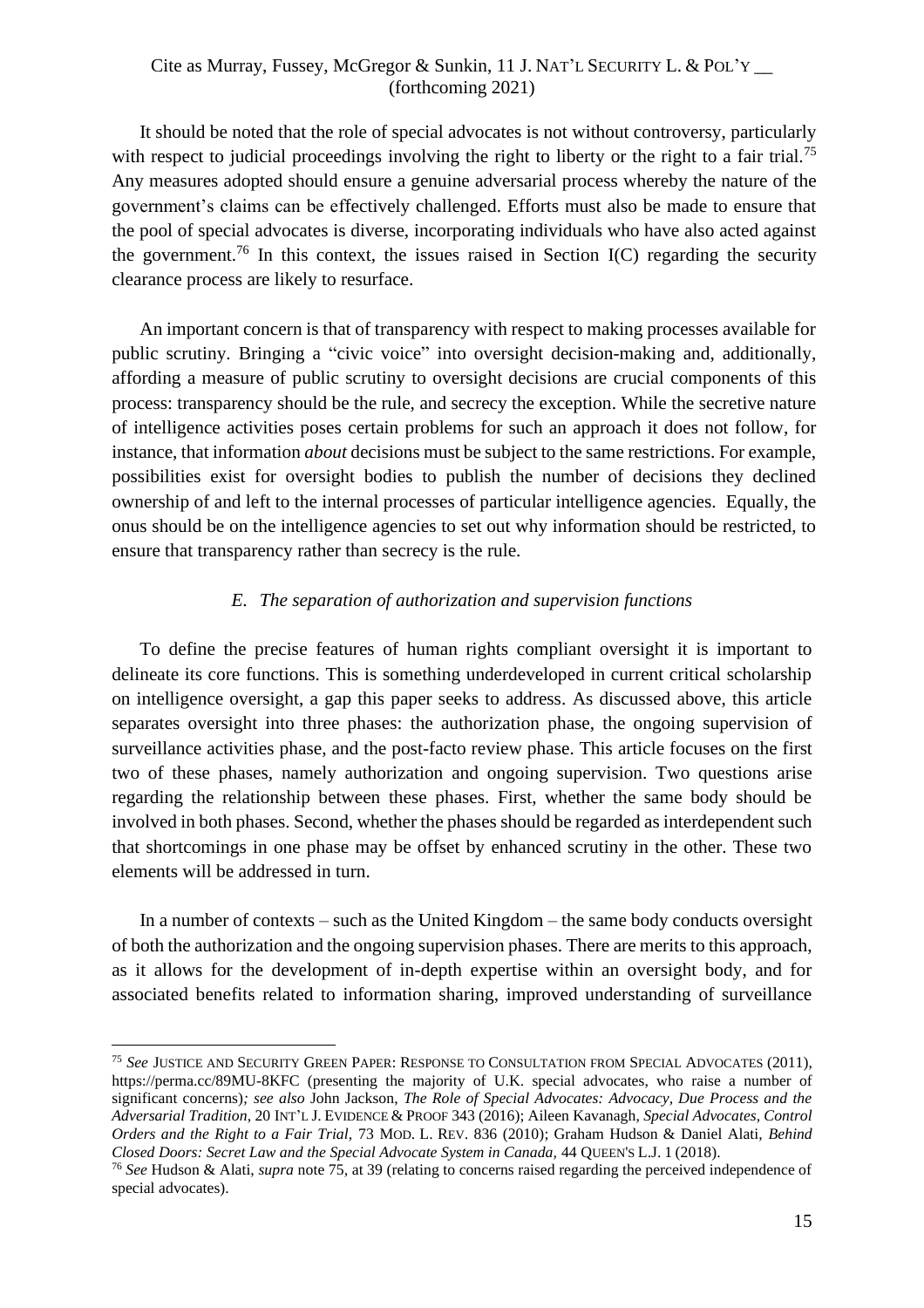practices, and so on. However, some participants in an expert meeting organized as part of the Human Rights, Big Data & Technology Project criticized this approach on the basis that the oversight body is asked to, in effect, "mark its own homework,"<sup>77</sup> with potential implications for the effectiveness of the second phase review due to 'an inherent risk of a conflict of interest arising.<sup>78</sup> Protecting against "marking your own homework" was regarded as particularly important in the Canadian inquiry into the circumstances surrounding the rendition and subsequent torture of Mohammed Arar, which implicated the actions of the intelligence and security agencies. The inquiry "stressed the importance of reviewer independence from the activities that they review, so that reviewers are not co-opted by having given prior approval to national security activities that have failed or had unintended effects."<sup>79</sup>

There is clear potential for an actual or perceived conflict of interest to arise should these two oversight phases be combined. To protect both the effectiveness of the review process, and external perceptions of its effectiveness, the two roles should arguably be kept distinct, and a bright line distinction drawn between the authorization and ongoing supervision phases. However, the question arises as to whether an institutional firewall will satisfy these requirements, such that a separation of these roles does not necessarily require the establishment of two oversight bodies. The authorization and review processes could be kept distinct within the same body, for instance through the establishment of distinct departments, staffed by dedicated personnel, and with an institutional framework in place capable of ensuring their independence. While there may be risks that this approach would not secure absolute confidence in the process, it is arguable that it may be capable of seizing the benefits associated with a single oversight body in terms of increased understanding of the intricacies of surveillance practice – for instance, internal briefings could be put in place to address all aspects of the surveillance process, challenges faced, best practices, and so on – while at the same time preventing a conflict of interest. Of course, issues of confidence in the process are paramount, and so further consideration should be given as to whether a single firewalled oversight mechanism, or two distinct mechanisms, is most appropriate.

The relationship between the authorization and ongoing supervision phases, in terms of the overall effectiveness of oversight, must also be addressed. ECtHR case law has tended to regard both phases as interdependent. On this understanding, deficiencies in one phase may be remedied by more stringent requirements in the other phase, thereby – it is believed – ensuring *overall* oversight effectiveness. This has been most frequently addressed in the context of

<sup>&</sup>lt;sup>77</sup> This was raised by a number of civil society representatives during workshops organized by the Human Rights, Big Data & Technology Project and the Investigatory Powers Commissioner's Office. *See generally* THE HUMAN RIGHTS, BIG DATA AND TECHNOLOGY PROJECT, https://perma.cc/P4ZW-KRM2.

<sup>78</sup> OVERSIGHT OF NATIONAL SECURITY SERVICES, *supra* note 28, at 43. It is also important to note a defense to the 'marking your own homework' argument made by oversight agencies. In a workshop convened by the authors (Landmark Chamber, London, 14 March 2018) representatives from a U.K. oversight agency argued that combining the authorization and review stages conferred several advantages. These included the claims that oversight judges have sight of all applications rather than just a sample, which would be the case for other oversight procedures; opportunities exist to refine the approvals approach and hone questions based on learning from review work; it enables inspection team to directly refuse warrants; and, ultimately, inspection regime recommendations can be imported directly into practice.

<sup>79</sup> Roach, *supra* note 73, at 180.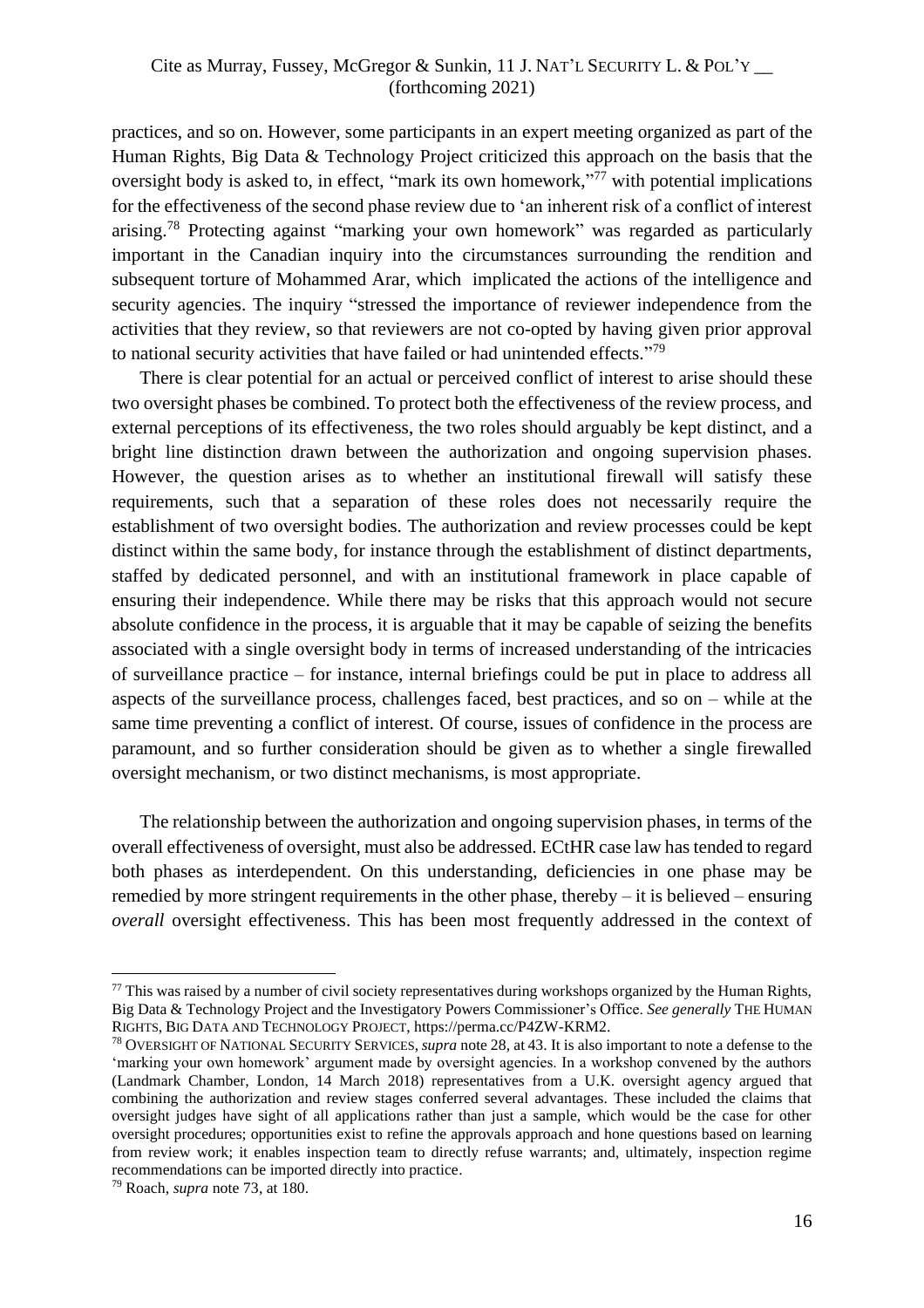judicial authorization of surveillance measures.<sup>80</sup> For instance, in *Centrum for Rättvisa*, the Court held that:

… the rule of law implies, *inter alia*, that an interference by the executive authorities with an individual's rights should be subject to an effective control which should normally be assured by the judiciary, at least in the last resort, judicial control normally offering the best guarantees of independence, impartiality and a proper procedure […] Prior judicial authorisation may serve to limit the authorities' discretion in interpreting the scope of mandating and performing signals intelligence. Thus, a requirement of prior judicial authorisation constitutes an important safeguard against arbitrariness […] Nevertheless, prior authorisation of such measures is not an absolute requirement *per se*, because where there is extensive subsequent judicial oversight, *this may counterbalance the shortcomings of the authorisation* 81

If mass surveillance is examined solely through a right to privacy lens, and is focused exclusively on the harm to affected individuals rather than broader societal impacts, then the Court's approach may appear reasonable: subsequent review can facilitate the provision of an effective remedy, thereby addressing the individual harm. This approach, however, risks downplaying the harm caused by inappropriate authorizations and the difficulty of providing a fully effective remedy at the post-facto review stage. Of relevance here are the potentially significant number of individuals involved, the potentially invasive nature of the information, and the variety of uses to which information can be put (that is information obtained by surveillance may be fed into other decision-making processes, informing future decisions). This approach also fails to take into account the broader societal effects of surveillance, and in particular the existence of a "chilling effect."<sup>82</sup>

The chilling effect is a phenomenon associated with surveillance activity whereby individuals refrain from engaging in certain lawful conduct because they are afraid of the consequences that may arise should such conduct be observed; $83$  this is particularly relevant in the context of bulk surveillance given the large-scale nature of the practice. The chilling effect directly brings into play the right to privacy, as it is the monitoring of certain activity that gives rise to a chill. However, the human rights impacts are much broader. The rights to freedom of opinion, freedom of expression, freedom of association, freedom of assembly, and freedom of thought, conscience, and religion are all directly affected. Importantly, the effects in this area may be cumulative and not just felt at an individual level. It is the effect on privacy, opinion, expression, association, assembly, thought, conscience, and religion as inter-dependent rights with society-wide implications that is at issue. The harm cannot be considered fully by

<sup>80</sup> Szabó v. Hungary, App. No. 37138/14, ¶ 77 (Jan. 12, 2016), https://perma.cc/UZK6-EAQA.

<sup>81</sup> Centrum for Rättvisa v. Sweden, App. No. 35252/08, ¶ 133 (June 19, 2018) (emphasis added), https://perma.cc/C3NV-48QM.

<sup>82</sup> For more in-depth discussion on, see Daragh Murray & Pete Fussey, *Bulk Surveillance in the Digital Age: Rethinking the Human Rights Law Approach to Bulk Monitoring of Communications Data*, 52 ISR. L. REV. 31 (2019) (discussing the chilling effect as applied to large scale surveillance).

<sup>83</sup> *See, e.g.*, Valerie Aston, *State Surveillance of Protest and the Rights to Privacy and Freedom of Assembly: A Comparison of Judicial and Protester Perspectives,* 8 EUR. J. L. & TECH. 1, 2 (2017); Joe Purshouse & Liz Campbell, *Privacy, Crime Control and Police Use of Automated Facial Recognition Technology*, 17 CRIM. L. REV. 188, 196 (2019).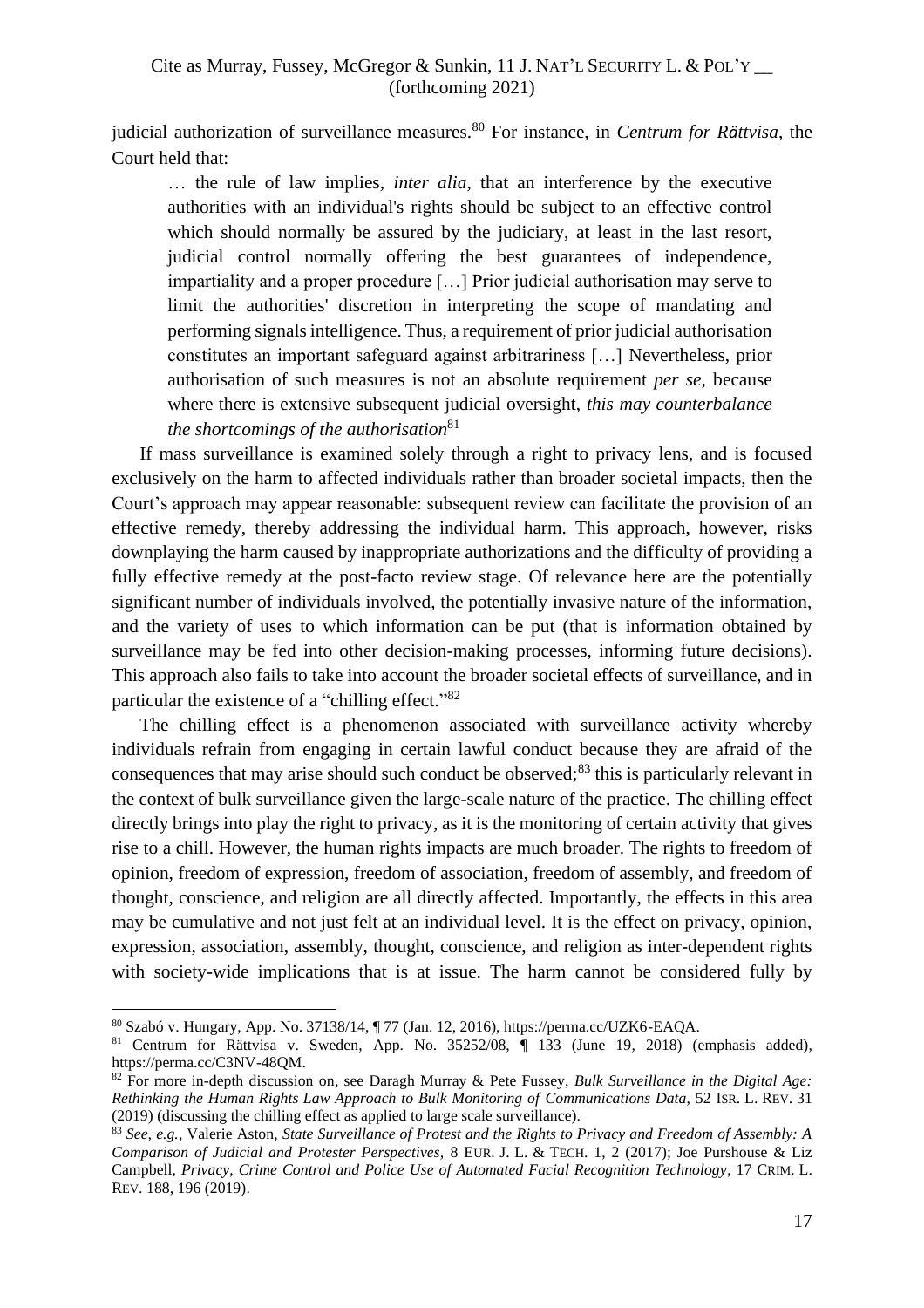analyzing these rights in isolation, as it is the combination of the rights that serve to protect and facilitate the functioning of democracy. An exclusive privacy focus is therefore inappropriately narrow and is incapable of taking into account the overall human rights impact.

Importantly, a chilling effect arises not only when consequences actually follow should certain activity be observed, but also when it is feared that such consequences may follow. In this regard, it is the fear of surveillance, and uncertainty as to surveillance practices, that is decisive.<sup>84</sup> Rigorous scrutiny of the authorization process is therefore essential, as it is precisely at this point that large-scale surveillance is initiated and a possible chilling effect may begin to emerge. The nature of a chilling effect means that its impacts cannot be mitigated by subsequent review as it is the very fear of surveillance that is at issue. As such, effective authorization phase protections are essential, in and of themselves. In light of the broad harms associated with large-scale surveillance, it is imperative that the authorization and ongoing supervision phases be treated as entirely distinct from an oversight perspective, with each evaluated on its merits. Simply put, damage may be done at the authorization stage that cannot later be fully remedied.

#### II. THE AUTHORIZATION PHASE

<span id="page-17-0"></span>This section focuses on issues relevant to the authorization phase, looking at the scope of authorization review, the factors required to conduct an effective review, and issues arising in relation to any potential "margin of appreciation."

#### *A. The scope of authorization review: collection and access*

<span id="page-17-1"></span>The European Union Fundamental Rights Agency has noted that it is precisely at the surveillance authorization stage that "safeguards on general surveillance of communications operations are most relevant." <sup>85</sup> To ensure that safeguards are effective, the authorization process should regulate both the collection or retention of data, *and* all subsequent access to that data. Indeed, inadequate controls on access will negate any collection/retention safeguards and fundamentally alter the "necessity" evaluation.

Strict access controls are particularly important in the context of bulk or large-scale surveillance to mitigate harm, and to limit the extent of any potential chilling effect. For instance, if it is known that access to surveillance data is tightly circumscribed and limited, for example to activity necessary in relation to a narrowly defined set of circumstances, such as those involving foreign-based terrorist organizations, it is possible that the resultant chilling effect may be limited. It is precisely when surveillance impacts on individuals and organizations, and in particular those situated in opposition to the prevailing status quo, that a chill is likely to be experienced. Accordingly, if a chill is to be mitigated, it appears necessary that a bright line ring fencing of surveillance data be maintained. An authorization review by an effective oversight body is essential in this regard. This requirement has been confirmed in

<sup>84</sup> *See* Klass v. Germany, 28 Eur. Ct. H.R. (ser. A) ¶ 41 (1978) (relating to the finding of the European Court of Human Rights regarding the 'menace of surveillance').

<sup>85</sup> FUNDAMENTAL RIGHTS, *supra* note 11, at 93.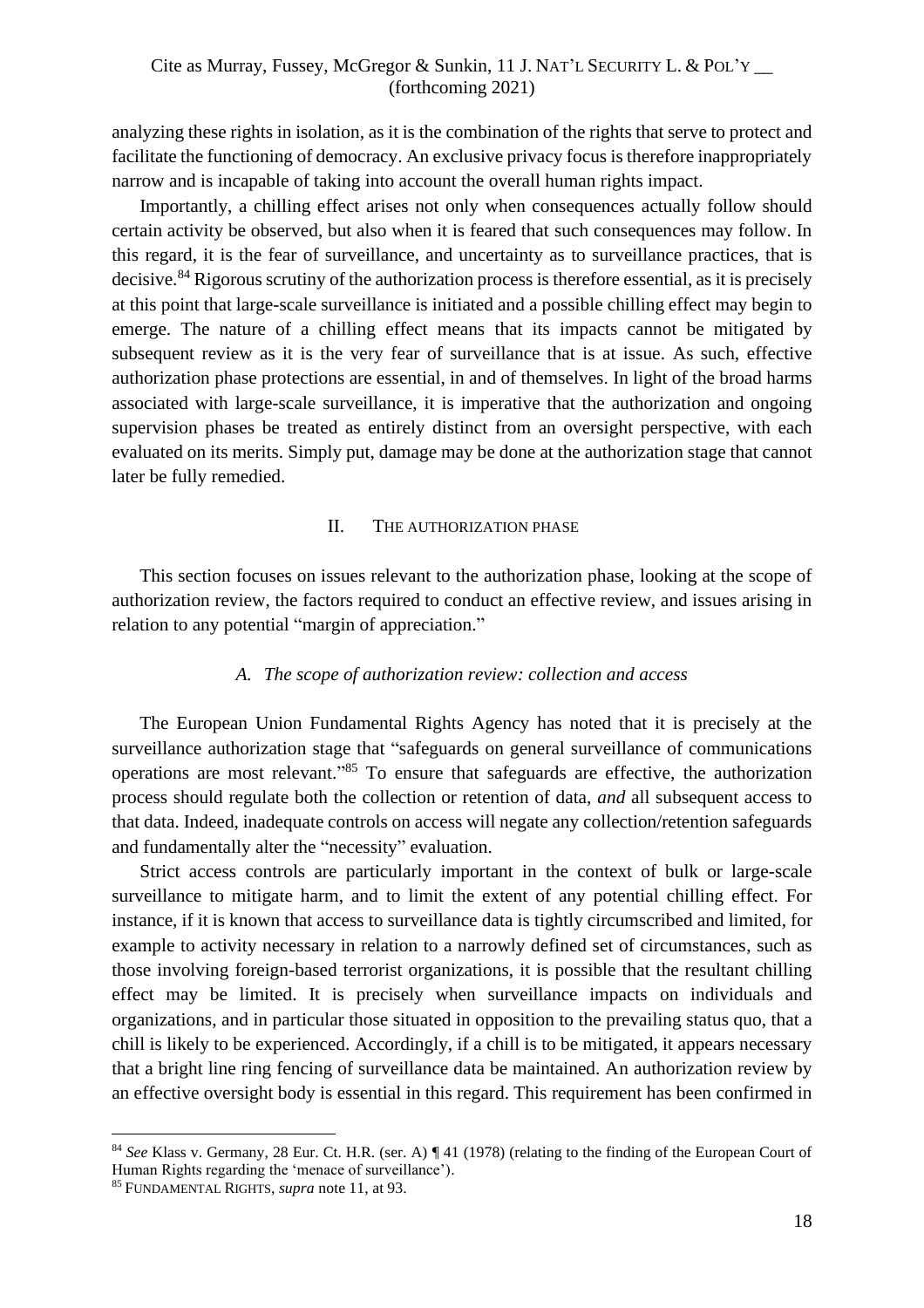the case law. In *Tele2/Watson* the CJEU held, in relation to authorization, that: "it is essential that access of the competent national authorities to retained data should, as a general rule […] be subject to a prior review carried out either by a court or an independent administrative body." <sup>86</sup> In *Big Brother Watch,* the ECtHR required that authorization control examine all aspects relating to data access, including "the search criteria and selectors used to filter intercepted communications." 87

In certain emergency situations, prior authorization may not be feasible. The case law recognizes this possibility – and its exceptional nature – holding that prior authorization is required, except in situations of "validly established urgency."<sup>88</sup> However, to protect against abuse it appears appropriate that both those situations qualifying as an emergency, and the scope of any permissible access, be clearly defined in law and subject to operational guidance. The classification of a situation as an emergency, and the associated decision that prior authorization was not possible, should itself also be the subject of review.<sup>89</sup>

#### *B. Conducting an effective authorization review*

<span id="page-18-0"></span>At the authorization phase the oversight body must evaluate any proposed surveillance activity based on the necessity, or strict necessity, test.<sup>90</sup> This requires an in-depth and rigorous review of the case for the initiation of surveillance, or for access to the product of surveillance. The requesting agency must therefore set out in detail factors such as the need for the measures requested and their potential impact. The case law provides indications as to what is required in this regard. Factors highlighted by the ECtHR in *Centrum for Rättvisa* include a requirement that surveillance applications "must specify not only the mission request in question and the need for the intelligence sought but also the signal carriers to which access is needed and the search terms – or at least the categories of search terms – that will be used." <sup>91</sup> In *Szabó ,* the Court noted the importance of providing supporting materials, and "in particular, a sufficient factual basis for the application of secret intelligence gathering measures which would enable the evaluation of necessity of the proposed measure."<sup>92</sup> This has been reflected in the recommendations of the Council of Europe Commissioner for Human Rights:

Guarantee that all bodies responsible for overseeing security services have access to all information, regardless of its level of classification, which they deem to be relevant to the fulfilment of their mandates. Access to information by oversight bodies should be enshrined in law and supported by recourse to investigative

<sup>86</sup> Joined Cases C-203/15 & C-698/15, Tele2 Sverige AB v. Post-och telestyrelsen, Sec'y of State for the Home Dep't v. Watson, ECLI:EU:C:2016:970, ¶ 125 (Dec. 21, 2016).

<sup>87</sup> *Big Brother Watch*, App. Nos. 58170/13, 62322/14, & 24960/15, ¶ 340.

<sup>88</sup> *Joined Cases*, ECLI:EU:C:2016:970, ¶ 120.

<sup>&</sup>lt;sup>89</sup> A number of factors are relevant in this regard, including: a) there must be a recorded and clear decision that there is an emergency; b) the factors and supporting evidence should be recorded; c) an ex post facto review of the 'emergency' decision and evidence should occur (if need be in closed proceedings); and d) the reviewing body should be guided ideally against adopting an unduly deferential approach.

<sup>90</sup> Zakharov v. Russia, App. No. 47143/06, ¶ 232 (Dec. 4, 2015), https://perma.cc/7MK4-LKXD; Szabó v. Hungary, App. No. 37138/14, ¶ 57 (Jan. 12, 2016), https://perma.cc/UZK6-EAQA.

<sup>91</sup> Centrum for Rättvisa v. Sweden, App. No. 35252/08, ¶ 139 (June 19, 2018), https://perma.cc/C3NV-48QM. <sup>92</sup> *Szabó*, App. No. 37138/14, ¶ 71.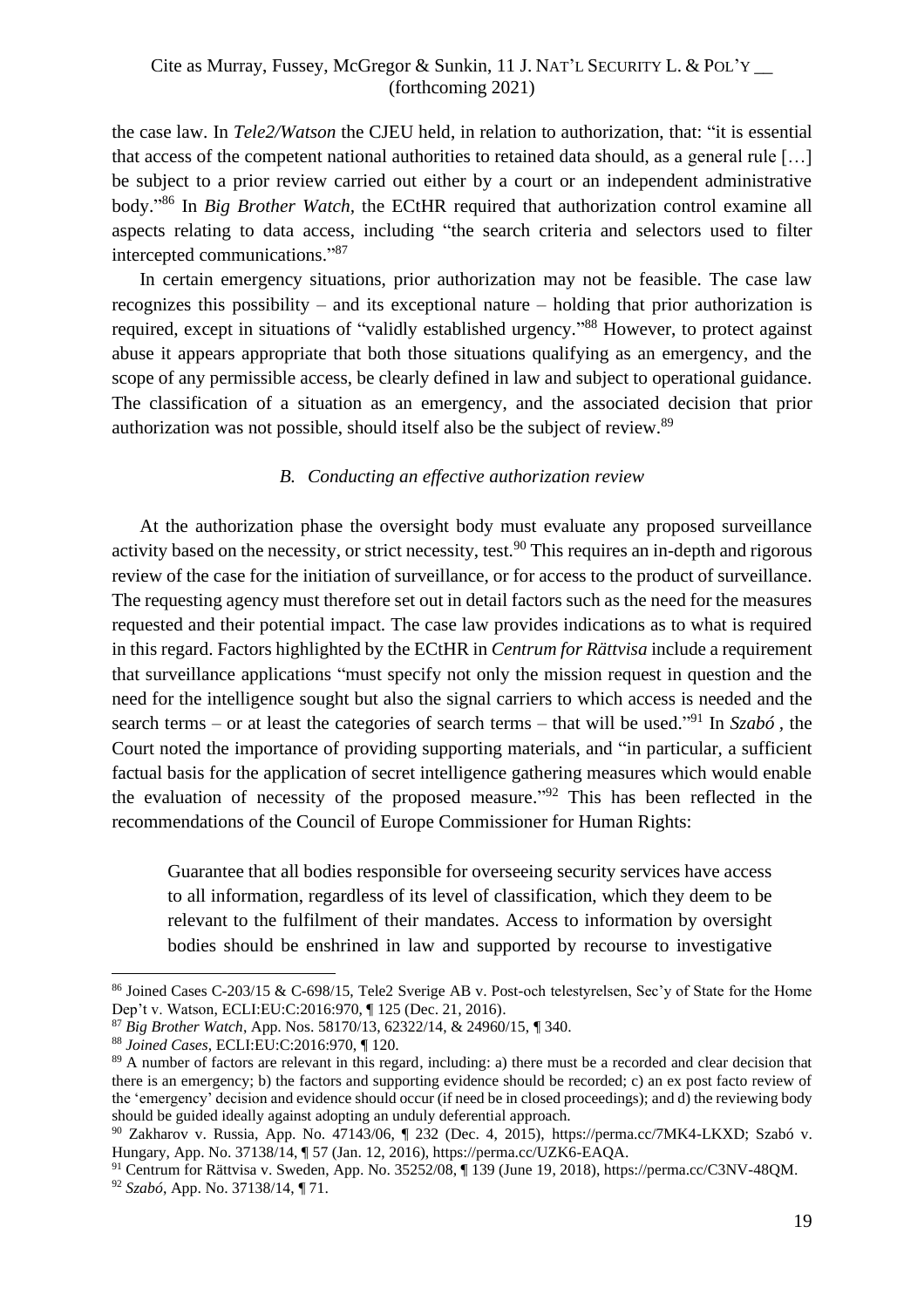powers and tools which ensure such access. Any attempts to restrict oversight bodies' access to classified information should be prohibited and subject to sanction where appropriate.<sup>93</sup>

A failure on the part of the intelligence/security agencies to provide reasons for surveillance renders it impossible to evaluate the necessity of the measures in question.<sup>94</sup> Equally important in this regard is some form of human rights risk or impact assessment. Impact or risk assessments (a form of due diligence) are not an explicit requirement of human rights law. However, they are a key means by which (a) the obligation to respect human rights,  $95$  and (b) the requirement to ensure that any rights interference is necessary in a democratic society, can be fulfilled.<sup>96</sup>

The precise requirements associated with surveillance applications remain to be determined. However, it is clear that it is for the state to demonstrate the necessity of surveillance powers, and to detail why traditional alternatives are inadequate.<sup>97</sup> It is perhaps appropriate that state agencies "develop a methodology for ascertaining the degree of indispensability of bulk powers in any given application. The existence, operation and credibility of this methodology could be a key focal point for oversight agencies."<sup>98</sup>

In overseeing the authorization process, it is essential that the analysis conducted by the oversight body extend beyond an examination of the impact on the right to privacy. As noted above in the discussion on the chilling effect, an exclusively privacy-focused lens is incapable of addressing the totality of the potential harm. Large-scale surveillance is of a nature to threaten the effective functioning of democratic society.<sup>99</sup> As such, the impact of surveillance must incorporate an examination of all those rights central to the functioning of democratic society. The rights to freedom of opinion, expression, association, assembly, thought, conscience, and religion are directly brought into play, as is the prohibition of discrimination. It is important that any evaluation of the impact on these rights evaluate not only the impact vis-à-vis distinct rights, but also incorporate an analysis of the interconnected nature of the rights and how they protect both individual and societal rights.

# *C. Margin of appreciation*

<sup>96</sup> For more detailed discussion see, Hum. Rts. Council, Report of the Office of the UN High Commissioner for Human Rights on 'The Role of Prevention in the Promotion and Protection of Human Rights', UN Doc.

<span id="page-19-0"></span><sup>93</sup> OVERSIGHT OF NATIONAL SECURITY SERVICES, *supra* note 28, at 13.

<sup>94</sup> *Szabó*, App. No. 37138/14, ¶ 71.

<sup>95</sup> Convention for the Protection of Human Rights and Fundamental Freedoms art. 1, Nov. 4, 1950, E.T.S. No. 5., 213 U.N.T.S. 222. The obligation to respect requires, *inter alia*, that states (or public authorities) not take any measures that directly violate human rights. To ensure respect for rights, some form of impact assessment is therefore required.

A/HRC/30/20 paras. 7-9 (2015). *See also* SURVEILLANCE CAMERA COMM'R, FACING THE CAMERA: GOOD PRACTICE AND GUIDANCE FOR THE POLICE USE OF OVERT SURVEILLANCE CAMERA SYSTEMS INCORPORATING FACIAL RECOGNITION TECHNOLOGY TO LOCATE PERSONS ON A WATCHLIST, IN PUBLIC PLACES IN ENGLAND & WALES 12 (2020).

<sup>97</sup> *See* Zakharov v. Russia, App. No. 47143/06, ¶ 232 (Dec. 4, 2015), https://perma.cc/7MK4-LKXD.

<sup>98</sup> Murray & Fussey, *supra* note 82, at 31, 58.

<sup>99</sup> *See*, *e.g.*, *Zakharov*, App. No. 47143/06, ¶ 232.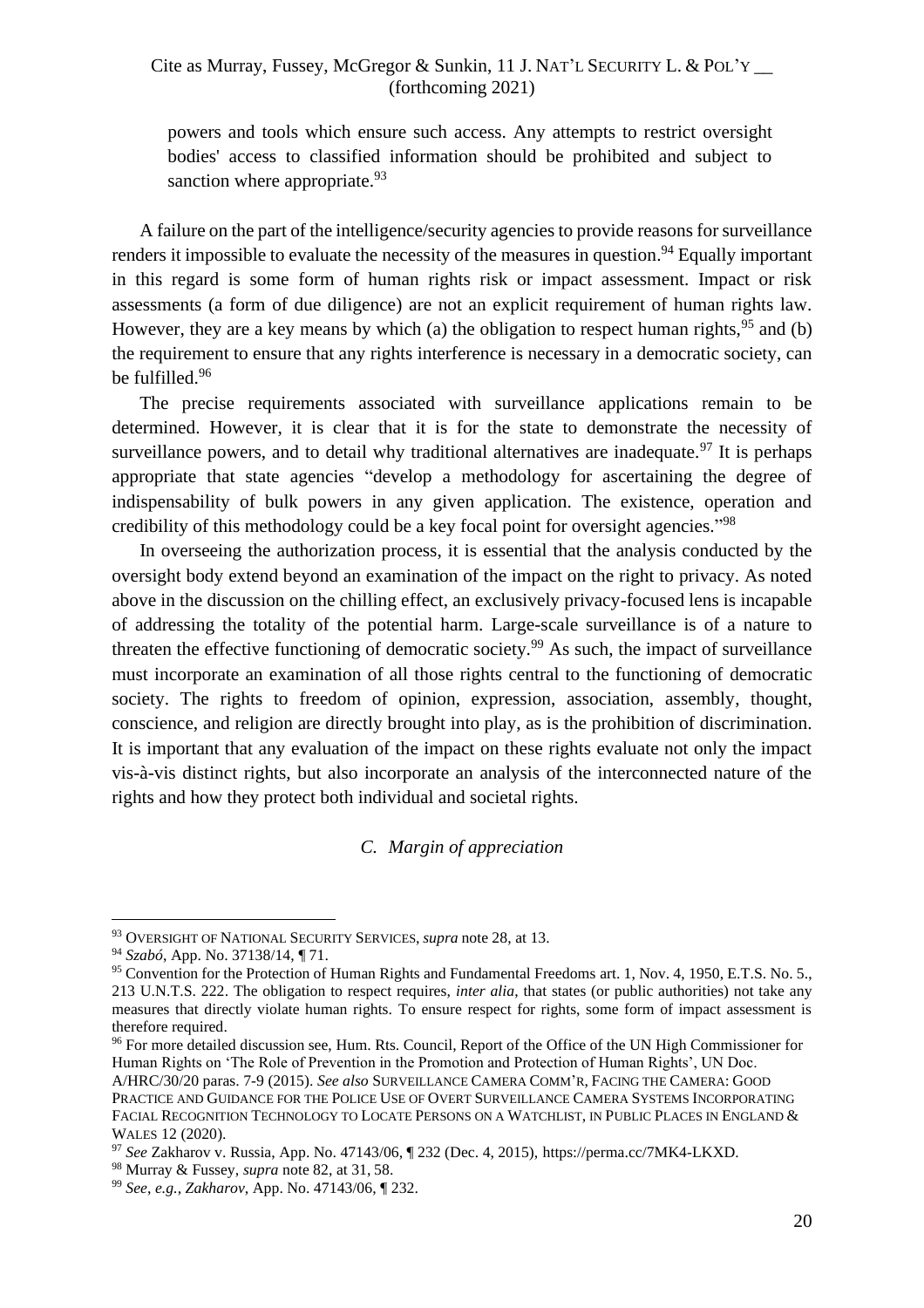A final element to address in this section is the potential existence of a "margin of appreciation," whereby an oversight body regards certain decisions as falling primarily within the executive or security agencies' competence, and accordingly grants a degree of deference in those areas. In practice, an oversight body's decision to grant a margin of appreciation will result in a less rigorous review in that area, and the question therefore arises as to the circumstances under which such a margin may be permissible.

The U.K. Investigatory Powers Commissioner's Office provides an example of an oversight body reading a "margin of appreciation" into their role. Advisory Note 1/2018, which sets out the general approach taken by the oversight body in approving warrants, authorizations and notices, states that: "Judicial Commissioners will afford a very wide margin of judgment to the Secretary of State' in determining such matters" (that is, what counts as legitimate ways to achieve foreign policy or national security priorities. <sup>100</sup>

Unquestionably, certain issues regarding foreign policy and national security appropriately fall within the remit of the executive branch, in this instance the Secretary of State. This is the case, for example, in relation to the identification and prioritization of national security or foreign policy objectives. However, this must be distinguished from other factors which are regulated by international human rights law and which must accordingly be subject to effective oversight. Examples in this regard include the identification of particular activities that constitute a threat to national security, thereby justifying the use of bulk powers, or the means by which national security objectives should be pursued. These elements are clearly regulated by international human rights law and are subject to the necessity/strict necessity test. For instance, case law has consistently held that the use of bulk powers may only be regarded as necessary in a democratic society in relation to limited factors, such as the prevention of "serious crime."<sup>101</sup> In approving a warrant in relation to a particular type of threat or activity, the oversight body must therefore analyze and evaluate the warrant and supporting documentation, and then conduct a necessity analysis to determine whether, amongst other factors, the activity in question is necessary for the specified purposes, and whether the underlying objective qualifies as a serious crime. If discretion as to this determination is granted to the executive it would fundamentally undermine the oversight body's essential independent authorization and oversight function.<sup>102</sup> As domestic oversight bodies are tasked with ensuring "adequate and effective guarantees against abuse,"<sup>103</sup> it is imperative that they do not permit a margin of appreciation in relation to issues addressed by international human rights law, as this would inappropriately put such matters outside the scope of review.

The importance of a full and effective review of the relevant powers at a domestic level is underlined by the nature of a human rights law review at the regional level, particularly in Europe. The ECtHR has also developed a "margin of appreciation" doctrine to accommodate often significant differences among States' parties, while at the same time ensuring appropriate

<sup>100</sup> INVESTIGATORY POWERS COMM'RS'S OFF., *Advisory Notice* 1/2018 ¶ 25 (Mar. 2018), https://perma.cc/WS5F-EW9G.

<sup>&</sup>lt;sup>101</sup> Joined Cases C-203/15 & C-698/15, Tele2 Sverige AB v. Post-och telestyrelsen, Sec'y of State for the Home Dep't v. Watson, ECLI:EU:C:2016:970, ¶ 120 (Dec. 21, 2016).

<sup>102</sup> Centrum for Rättvisa v. Sweden, App. No. 35252/08, ¶ 119 (June 19, 2018), https://perma.cc/C3NV-48QM.

<sup>103</sup> *Zakharov*, App. No. 47143/06, ¶ 232.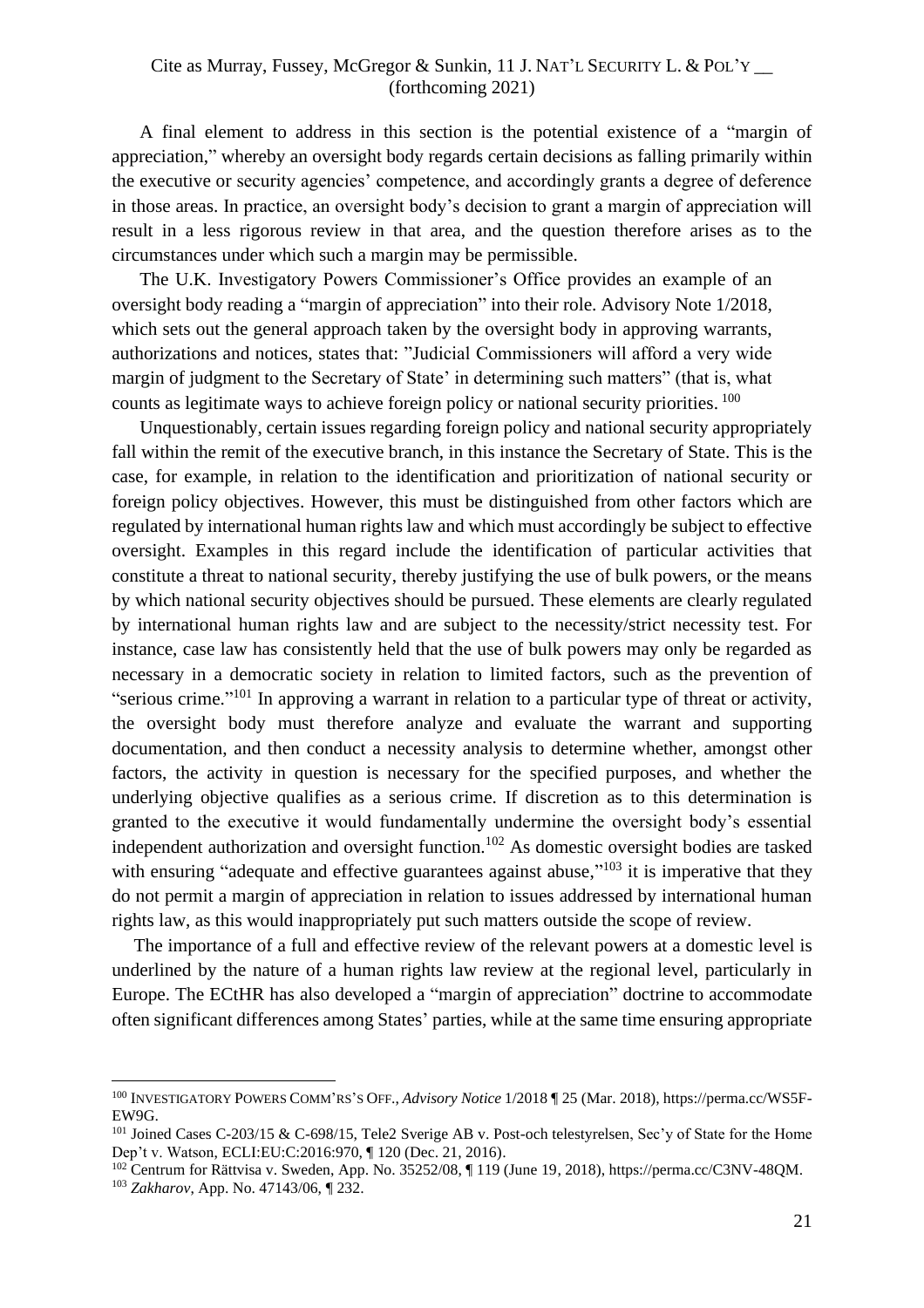supervision. It was explained for the first time in *Handyside v. United Kingdom*, in the context of public morals, but has also been applied to state surveillance activity:  $^{104}$ 

By reason of their direct and continuous contact with the vital forces of their countries, State authorities are in principle in a better position than the international judge to give an opinion on the exact content of these requirements as well as on the "necessity" of a "restriction" or "penalty" intended to meet them […] Nevertheless, it is for the national authorities to make the initial assessment of the reality of the pressing social need implied by the notion of "necessity" in this context. Consequently, Article 10 para. 2 (art. 10-2) leaves to the Contracting States a margin of appreciation. This margin is given both to the domestic legislator ("prescribed by law") and to the bodies, judicial amongst others, that are called upon to interpret and apply the laws in force  $[\ldots]$ 

Nevertheless, Article 10 para. 2 (art. 10-2) does not give the Contracting States an unlimited power of appreciation. The Court, which, with the Commission, is responsible for ensuring the observance of those States' engagements (Article 19) (art. 19), is empowered to give the final ruling on whether a "restriction" or "penalty" is reconcilable with freedom of expression as protected by Article 10 (art. 10). The domestic margin of appreciation thus goes hand in hand with a European supervision. Such supervision concerns both the aim of the measure challenged and its "necessity"; it covers not only the basic legislation but also the decision applying it, even one given by an independent court.<sup>105</sup>

Evidently, the margin of appreciation developed by the ECtHR is predicated on the existence of appropriate scrutiny at the domestic level. The European Court's margin of appreciation in effect grants a degree of deference to domestic authorities to accommodate different approaches. It is not intended to exclude certain areas from any form of human rights scrutiny. As such, to be effective, the European margin of appreciation is wholly dependent on the existence of rigorous oversight at the domestic level.

# III. THE ONGOING SUPERVISION PHASE

<span id="page-21-0"></span>A number of factors relevant to the "ongoing supervision" phase of oversight have been discussed above, in Section I. This section focuses on those factors relevant to an oversight body's ability to conduct effective oversight: the issues of access, adequate resources, and the links to ex post-facto review will be discussed in turn.

# *A. Access*

<span id="page-21-1"></span>A discussion regarding an oversight body's "access" typically focuses on two components: access to materials, and access to the agencies themselves. The requirement that oversight

<sup>104</sup> *Big Brother Watch*, App. Nos. 58170/13, 62322/14, & 24960/15, ¶ 314.

<sup>105</sup> Handyside v. United Kingdom, App. No. 5493/72, ¶¶ 48-49 (Dec. 7, 1976), https://perma.cc/3WY4-KXVA.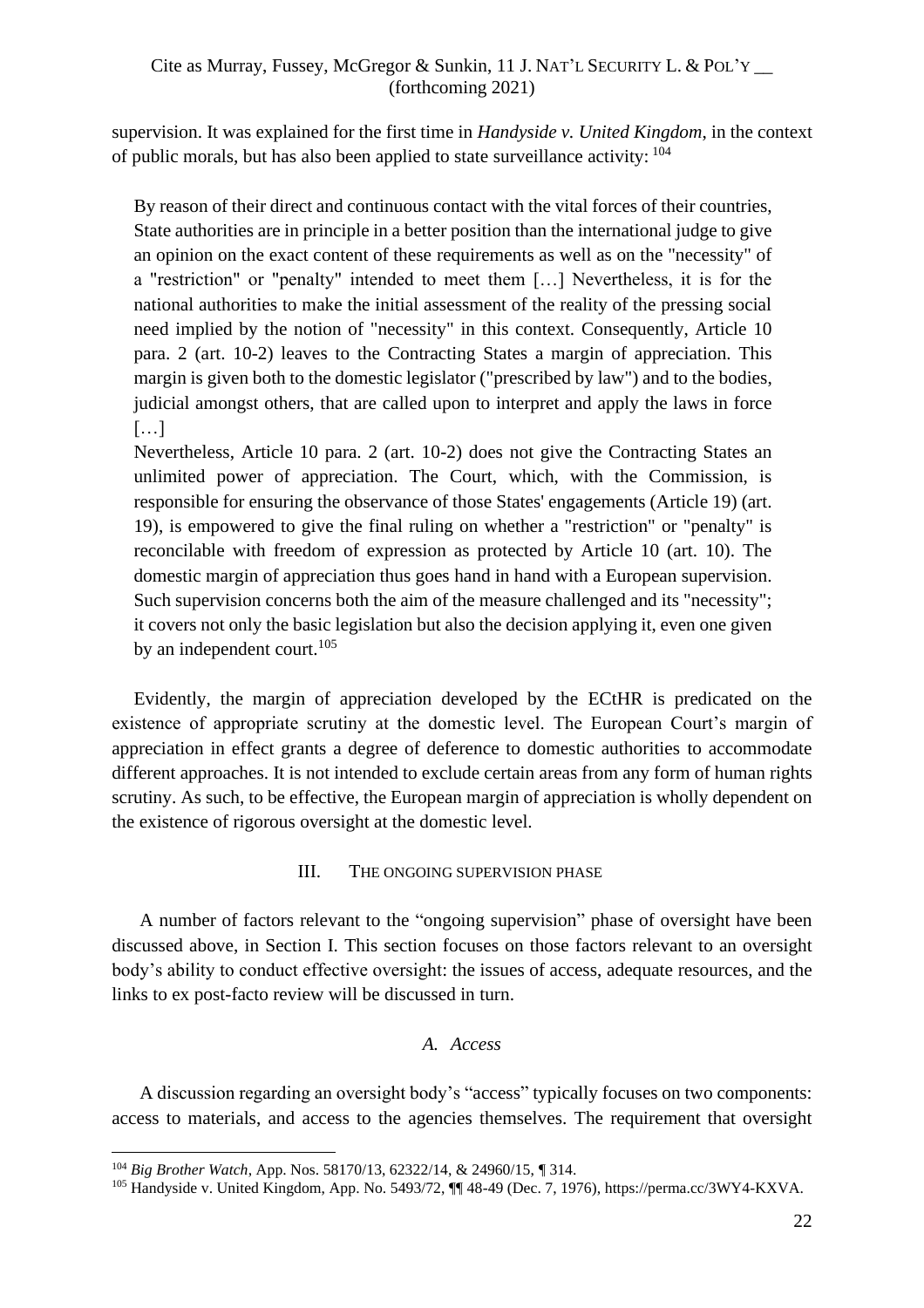bodies possess the authority to access all relevant materials is clearly established in the case law. As stated by the ECtHR in *Centrum for Rättvisa*:

As regards the supervisory body's powers and competences, it is essential that it has access to all relevant documents, including closed materials, and that all those involved in interception materials have a duty to disclose to it any material required.<sup>106</sup>

To facilitate effective oversight in this regard, the agencies themselves must develop internal procedures and protocols to ensure that surveillance activities are documented and recorded in an understandable manner, capable of being subject to external audit.<sup>107</sup> For example, in terms of providing an overview of surveillance activity, in Germany the following details must be disclosed to the Bundestag Control Panel every six months: "a list including the implementation of surveillance measures, requests for information to private companies, Schengen alerts entered into the police information system and personal data sent to foreign entities."<sup>108</sup>

Facilitating access necessarily requires that oversight personnel are granted security clearance, so that they can fully review all materials. However, access is not just about the ability to obtain specific documents, it is also about understanding the operation of the overall surveillance architecture, and so access to the agencies themselves is necessary. Oversight personnel must have the authority to monitor actual surveillance operations, to interview agency personnel, and to examine how different internal processes and protocols work in practice. Oversight personnel should also have the ability to initiate their own investigations,<sup>109</sup> and to "dig" into the agencies' practice. This is important, both to facilitating oversight in relation to a random sample of agency activity, and to developing a detailed understanding of practice so that anomalies or unusual activity can be spotted and followed up on. As noted above, this depth of engagement and understanding as to how surveillance is conducted – including insight into utility and harm – is essential if an oversight body is to operate effectively in practice. Otherwise, the risk of deference, and the possibility that security agency activity is accepted at face value, is too high. These factors are reflected in the best practice identified by the UN Special Rapporteur on Counter-terrorism:

Oversight institutions enjoy specific powers to enable them to perform their functions. In particular, they have the power to initiate their own investigations into areas of the intelligence service's work that fall under their mandates, and are granted access to all information necessary to do so. These powers of access to information encompass the legal authority to view all relevant files and documents, inspect the premises of intelligence services, and to summon any member of the intelligence services to give evidence under oath.<sup>110</sup>

<sup>106</sup> *Rättvisa*, App. No. 35252/08, ¶ 155.

<sup>&</sup>lt;sup>107</sup> The development of a human rights compliant internal culture within intelligence and security agencies is key. *See* OVERSIGHT OF NATIONAL SECURITY SERVICES, *supra* note 28, at 8; Scheinin, *supra* note 53, at 16.

<sup>108</sup> OVERSIGHT OF NATIONAL SECURITY SERVICES, *supra* note 28, at 44.

<sup>109</sup> FUNDAMENTAL RIGHTS, *supra* note 11, at 78.

<sup>110</sup> Scheinin, *supra* note 53, at 9.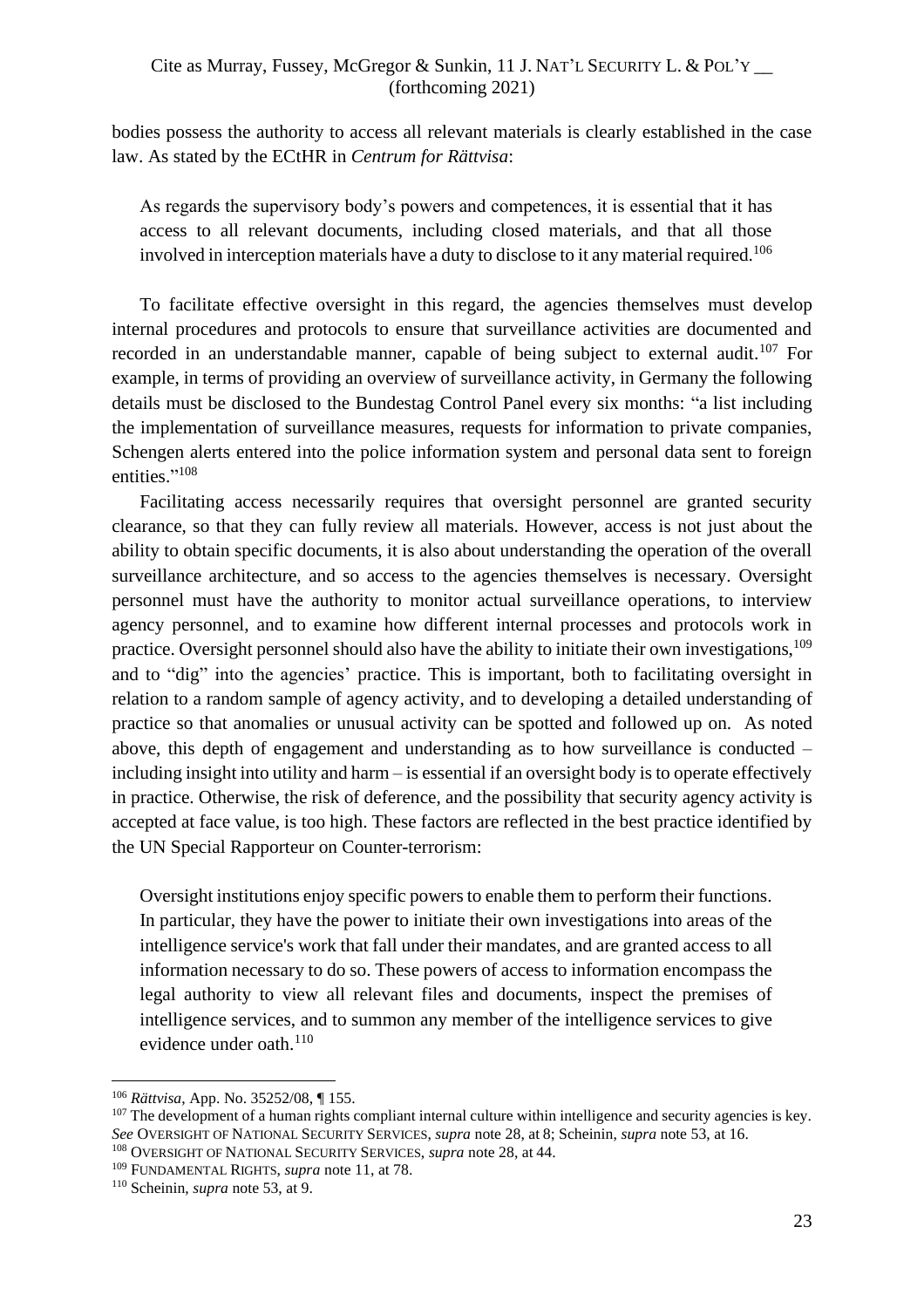#### *B. Adequate resources, including technical expertise*

<span id="page-23-0"></span>The issues of access and adequate resourcing are interdependent. Sufficient resources should be available to the oversight body so that it can capitalize on the level of access granted. As discussed above, oversight is a resource intensive task that requires persistent, long-term engagement. Key in this regard is staffing, and in particular the availability of a sufficiently large pool of trained staff, with appropriate subject matter expertise.<sup>111</sup> Oversight bodies are typically staffed predominantly by lawyers. While lawyers must play an essential role within an oversight mechanism, there are a large number of different – and equally important roles – including, for example, dedicated inspectors, specialist investigators, and technical experts. It is the combination of these different roles that enable an oversight body to engage effectively with its mandate, and to address all areas of surveillance activity. In a study on surveillance oversight, the European Union Fundamental Rights Agency, noted that: "[w]ith oversight bodies largely staffed by legal specialists, the inability to [... effectively capitalize on access, and thus to conduct effective oversight] sometimes boils down to limited technical capabilities."<sup>112</sup> The UN Special Rapporteur on Privacy also picked up on the staffing issue – vis-à-vis both numbers and expertise – in his end of mission statement to the United Kingdom:

The IPCO [Investigatory Powers Commissioners' Office] started its operation in September 2017 and would appear to be on track to be significantly better resourced than the combined strength of the authorities that it replaces. This does not detract however from the need to ensure that it is quickly and sufficiently resourced to enable it to be pro-active in its audit functions especially with a capacity to carry out technology audits at source-code level. Given a current complement of approx. 50 staff, I would recommend considering expansion by at least 30 additional staff including a strong contingent of technologically competent individuals able and willing to "get their hands dirty" with the nittygritty of checking systems deployed by intelligence services and law enforcement agencies.

## *C. Links to ex post facto remedy*

<span id="page-23-1"></span>Links between the ongoing supervision process and the ex post facto review (conducted by an independent court or tribunal) should be established to ensure the effective protection of human rights. For instance, if the oversight body uncovers inappropriate or potentially illegal conduct during the ongoing supervision phase, an effective remedy must be pursued. This involves at least two elements. First, the process itself should be modified to ensure that similar problems do not arise in the future. Second, individuals' right to an effective remedy should be ensured. The public interest in ensuring compliance with human rights should also be protected by enabling challenges by NGOs and appropriate agencies such as domestic human rights

<sup>111</sup> OVERSIGHT OF NATIONAL SECURITY SERVICES, *supra* note 28, at 50.

<sup>112</sup> FUNDAMENTAL RIGHTS, *supra* note 11, at 9.